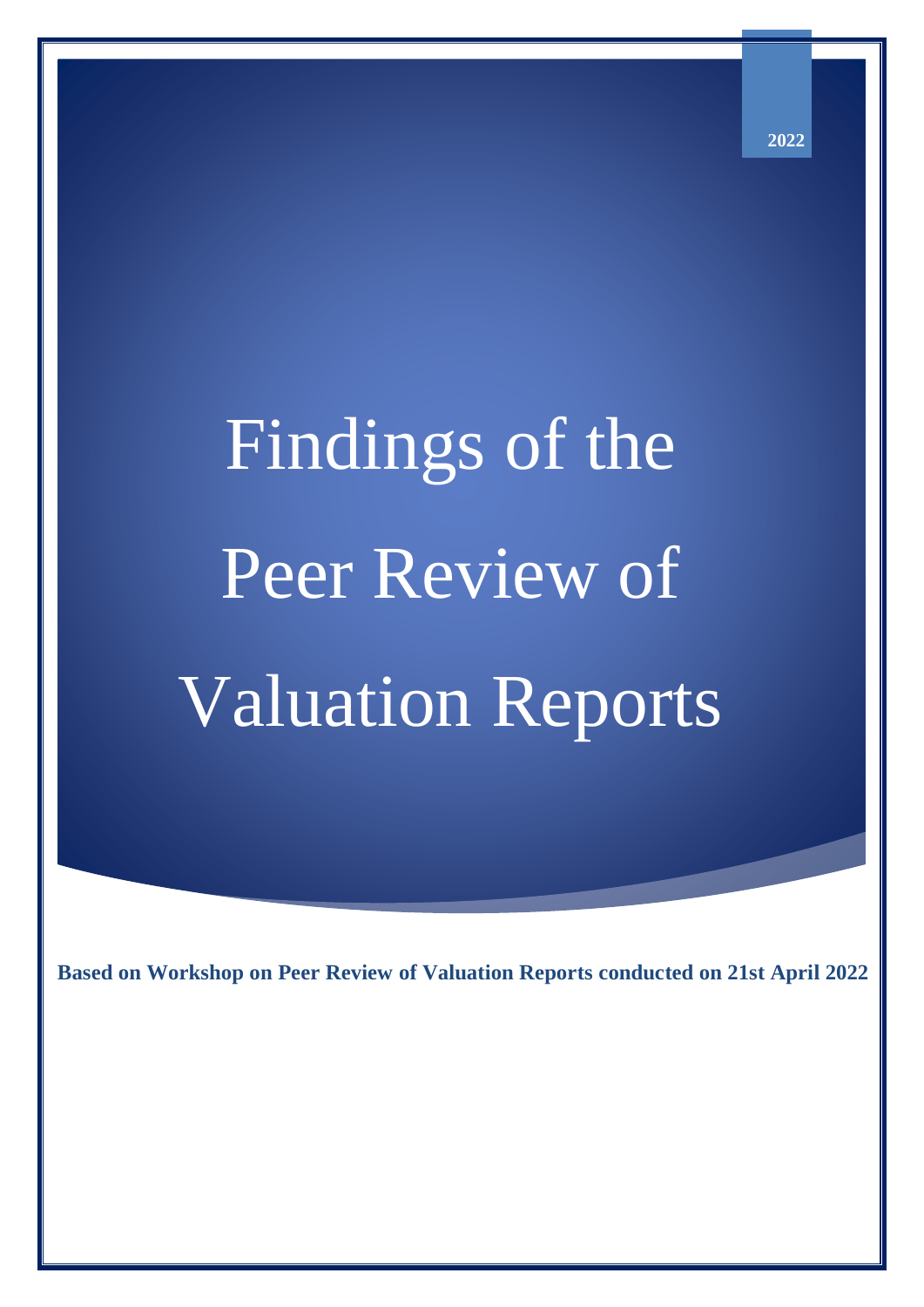































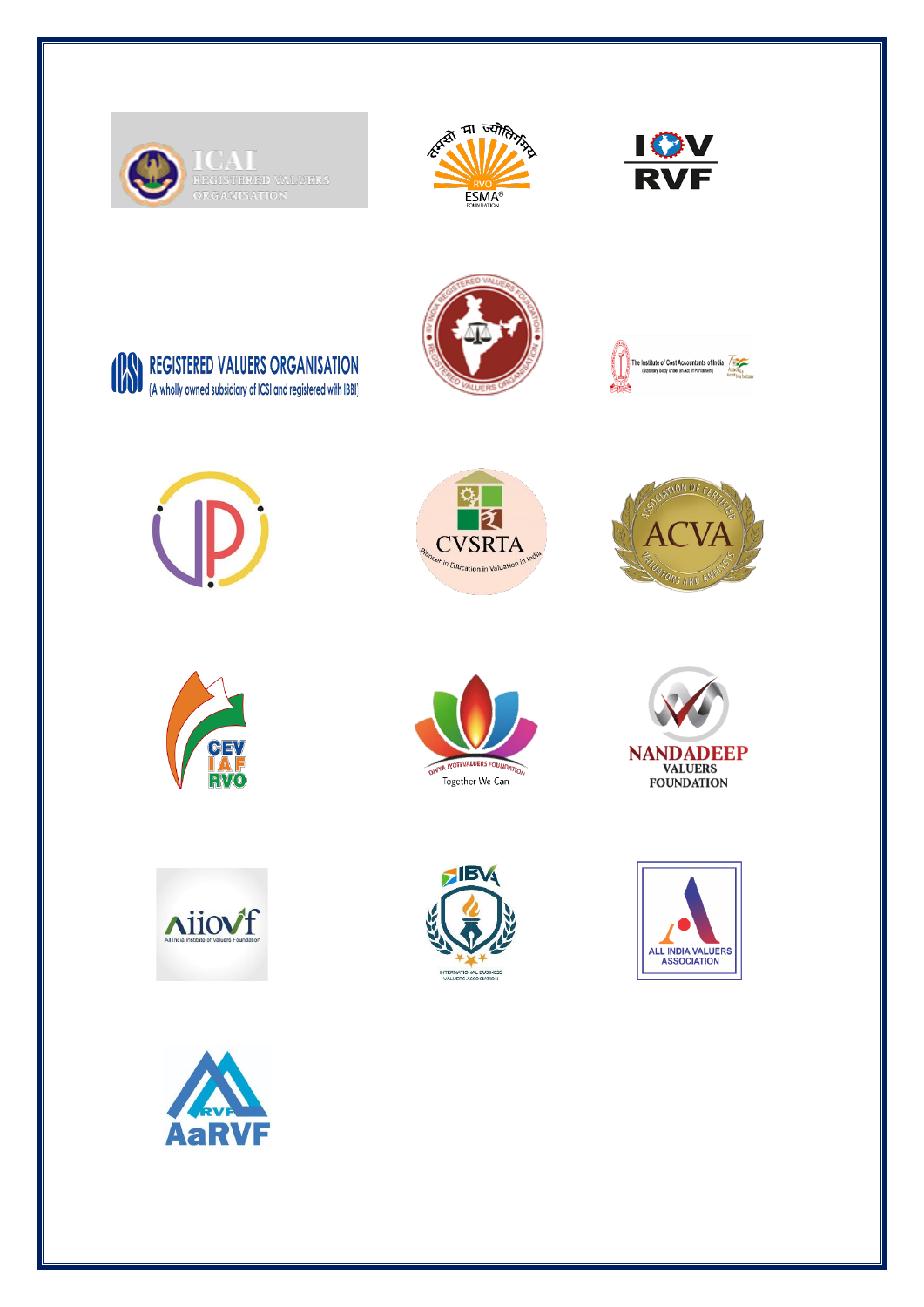# **Preamble**

A peer review workshop was organised by ICAI Registered Valuers Organisation in association with Insolvency and Bankruptcy Board of India (IBBI) to share findings of Peer Review of Valuation Report for the three Asset Classes, i.e., Securities or Financial Assets, Land & Building and Plant and Machinery as per Companies (Registered Valuers and Valuation) Rules, 2017. The workshop was held through video conferencing on  $21<sup>st</sup>$  April 2022.

Two such similar Workshops were organised by ICAI RVO in association with IBBI on 14th February 2020 and 17th February 2021. The outcome of both these workshops have been published on the website of IBBI and RVOs.

The workshop was addressed by Sh. Sudhaker Shukla Whole Time Member IBBI and Mr. Rakesh Sehgal, Managing Director ICAI RVO. CA. Ms Sarika Singhal, Officiating-CEO of ICAI RVO moderated the proceedings.

MD/CEOs of sixteen RVOs participated in the workshop and a collated presentation on findings of peer review was made by ICAI RVO incorporating the findings of all other RVOs.

Valuation is an area guided by public interest and retains a key relevance in business sustenance, more so in case of business restructuring. Under such situations, the exercise of undertaking peer review of valuation reports issued by Registered Valuers plays a pivotal role in not only capturing the journey of Registered Valuers in terms of how they have fared so far as regards to compliance with the statute but also in connection with the quality of reports issued, finding possible areas of gaps/improvements and providing reasonable solutions to fill those gaps basis a joint discussion with all the RVOs, taking in learnings from each other. The findings so captured serve the dual purpose of driving the quality of valuation reports in coming future along with acting as a guideline for upcoming Registered Valuers.

The peer review exercise in addition to checking the compliance with provisions as applicable on RVs, also examined compliance with the Guidelines on Use of Caveats, Limitations and Disclaimers by the Registered Valuers in Valuation Reports and it was noted that most Registered Valuers have welcomed the guidelines and these formed part of majority of reports reviewed. However, it was observed that its implementation still needs to be monitored closely.

In general, the RVOs were of the opinion that quality of valuation reports had improved considerably compared to the previous year and most of the shortcomings observed in the previous year's peer review were not observed in the current peer review.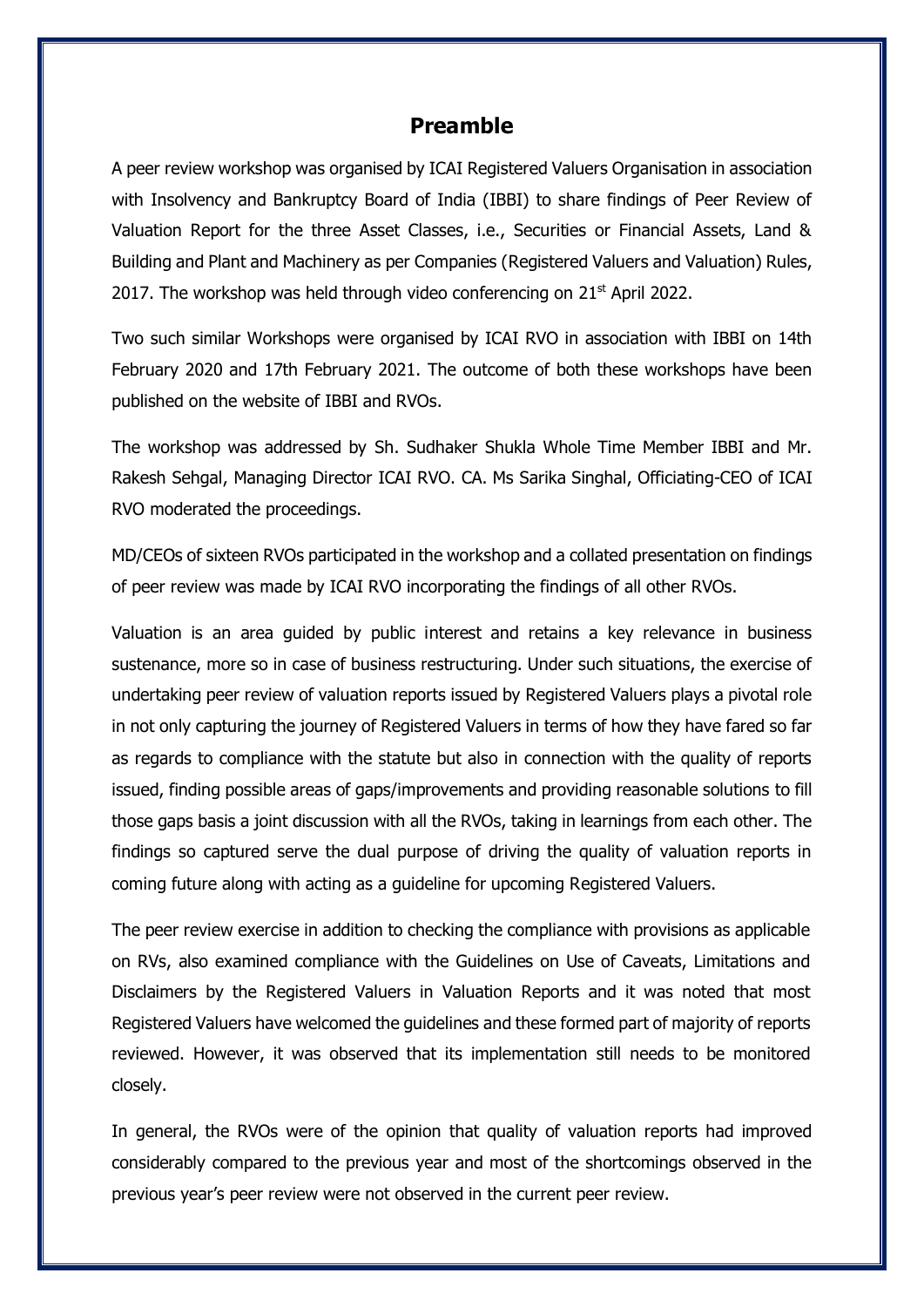# **Contents**

- 1. Concept of Peer Review
- 2. Extents and Scope of Peer Review Exercise
- 3. Peer Reviewer- Role and Selection
- 4. Key Considerations to be referred by a Peer Reviewer
	- 4.1 Terms of Reference (TORs) for the Peer Reviewer
	- 4.2 Key Peer Review Parameters
	- 4.3 Key Aspects Considered in The Peer Review of Valuation Report
- 5. Major Findings of the Peer Review of Valuation Report
	- 5.1 Most commonly observed findings of the Peer Review of Valuation Reports
	- 5.2 Individual Observations by RVOs
- 6. Recommendations
	- 6.1 Common Recommendations by RVOs
	- 6.2 Additional individual recommendations by RVOs
- 7. Conclusion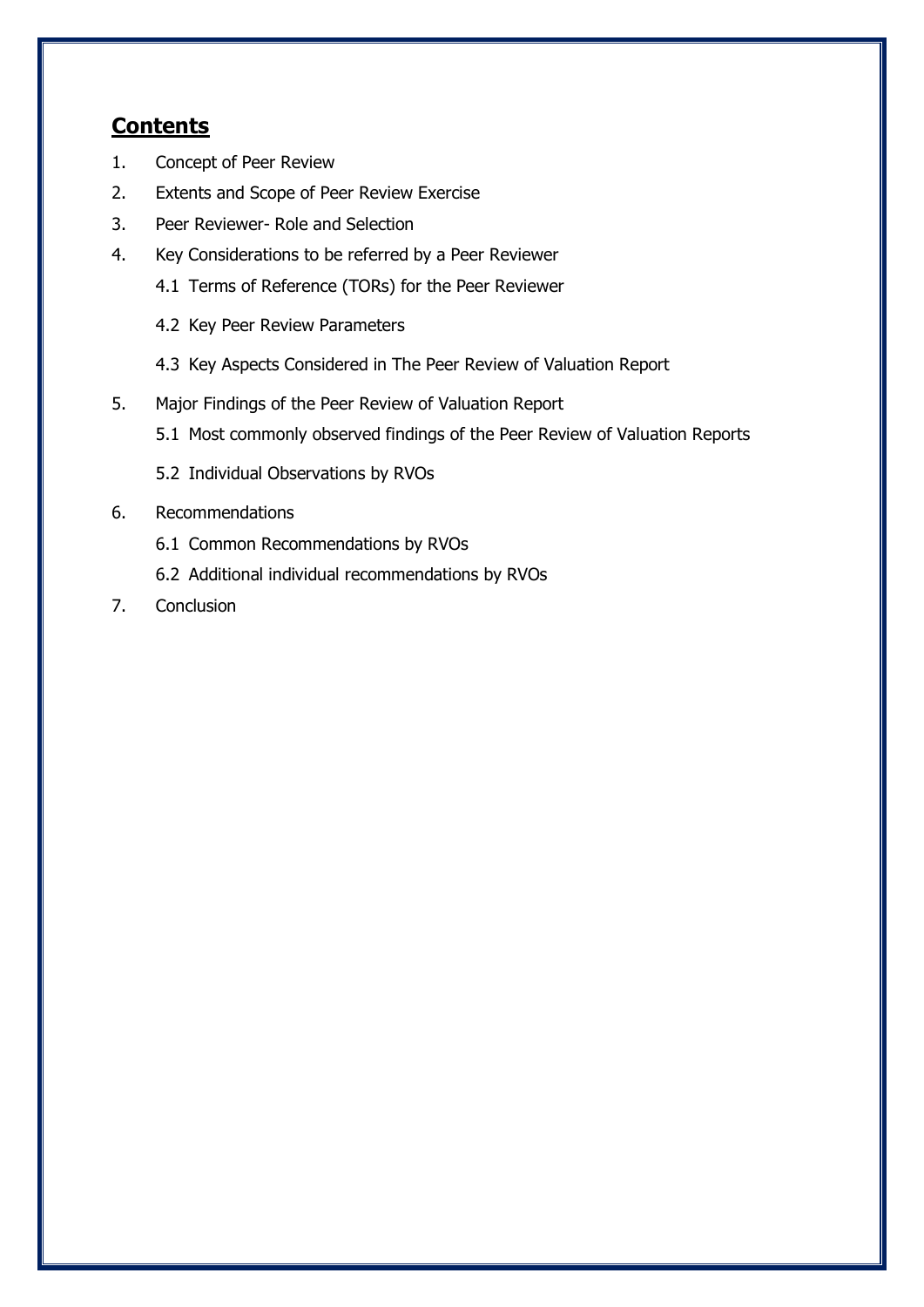### **1. Concept of Peer Review**

The term 'peer' means a person of similar standing. The term 'review' means re-examination or retrospective evaluation of the subject matter. In generality, for a professional, the term "peer review" would mean review of the work done by a professional, by another member of the same profession with similar standing.

Peer review is basically an examination of a professional's performance or practices in a particular area by other professional in the same area. The objective of the exercise is to help the professional under review to improve its performance, decision making, adopt best ethical practices and standards, comply with relevant laws, established standards and principles. The system relies heavily on mutual trust among the professional involved, as well as their shared confidence in the process.

The peer review is a discussion among equals, not a hearing by a superior body that will hand down a judgement or punishment. This makes it a more flexible tool, a professional may be more willing to accept criticism, if both sides know it does not commit them to a rigid position or obligatory course of action.

# **2. Extent and Scope of Peer Review**

Peer Review process is based on the principle of systematic monitoring of the procedures adopted and records maintained while carrying out valuation services in the course of one's professional responsibility to ensure and sustain quality.

Valuers Peer review is the evaluation of work by one or more Registered Valuer (RV) Member with similar competences as of the Valuer under review (**peers**). A Valuer's peer review focuses on the performance of Valuers, with a view to improving

- quality,
- upholding ethical standards,
- adherence with valuation standards,
- relevant laws, regulations, rules, guidelines and amendments made there under from time to time,
- methodologies and approaches adopted for conducting valuation and preparation of valuation report.

Moreover, a peer review process is often used to assist a client in building reliability and credibility of the work done by the respective Valuer appointed by the client.

Peer Review is primarily directed towards ensuring as well as enhancing the quality of valuation and valuation reports issued by Registered Valuers under the applicable legal ambit. Peer Review is conducted by an independent evaluator known as a Peer Reviewer.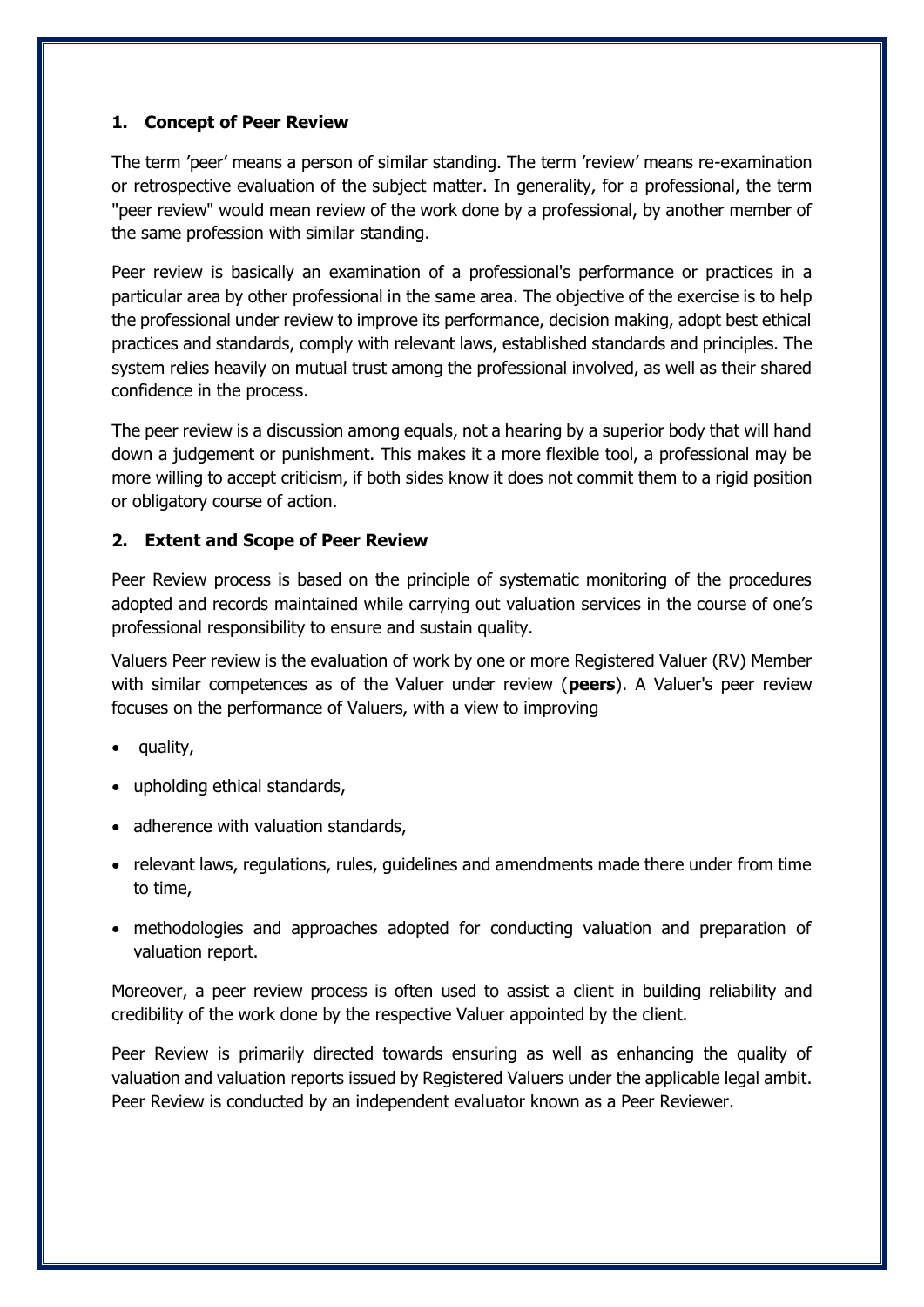# **3. Peer Reviewer- Role and Selection**

The Peer Reviewer selected for the process should be a person of good professional repute and be experienced in the relevant field and/or latest mythologies/updates in the field of valuation.

While assigning peer review to the reviewer, the identity of the valuer to be reviewed is to be redacted. Further the peer reviewer may not be provided with the working papers of valuer under reviewer.

While conducting peer review, the reviewer must:

- a. be free of potential bias, and give unbiased, objective and independent opinion about the quality of work under review
- b. comment on
	- a. Valuation report, both objectively and subjectively
	- b. Justification of valuation approaches/methodology adopted in the valuation assignment
	- c. adequacy of caveats, limitations and disclosures used/made in the report

# **4. Key Considerations to be referred by a Peer Reviewer**

In addition to the general scope of Peer Review as elaborated in the previous section, IBBI in discussion with the existing Registered Valuers Organisations (RVOs) have specified some specific requirements to be checked by the RVOs while conducting a peer review exercise. These requirements are communicated to the Reviewer at the time of initiating the peer review exercise and primarily pivot around checking compliance of the undermentioned provisions in valuation reports under review:-

- Companies (Registered Valuers and Valuation) Rules, 2017
- ICAI Valuation Standards Vs International Valuation Standards (IVS)
- Other applicable rules, guidelines, regulations etc. issued by IBBI

# **4.1 Terms of Reference (TORs) for the Peer Reviewer**

Some general Terms of Reference (TORs) for the Peer Reviewer arising from the discussions are as follows:

- a. To give **opinion on the quality** of the Valuation Report under review basis the "Key Aspects to be reviewed"
- b. To review compliance with the
	- i) Rule 8 of the Companies (Registered Valuer and Valuation) Rules, 2017
	- ii) Specific Rules, Regulations and Guidelines issued by related Regulators
- c. Not to give opinion on the Conclusion of Value
- d. To maintain confidentiality;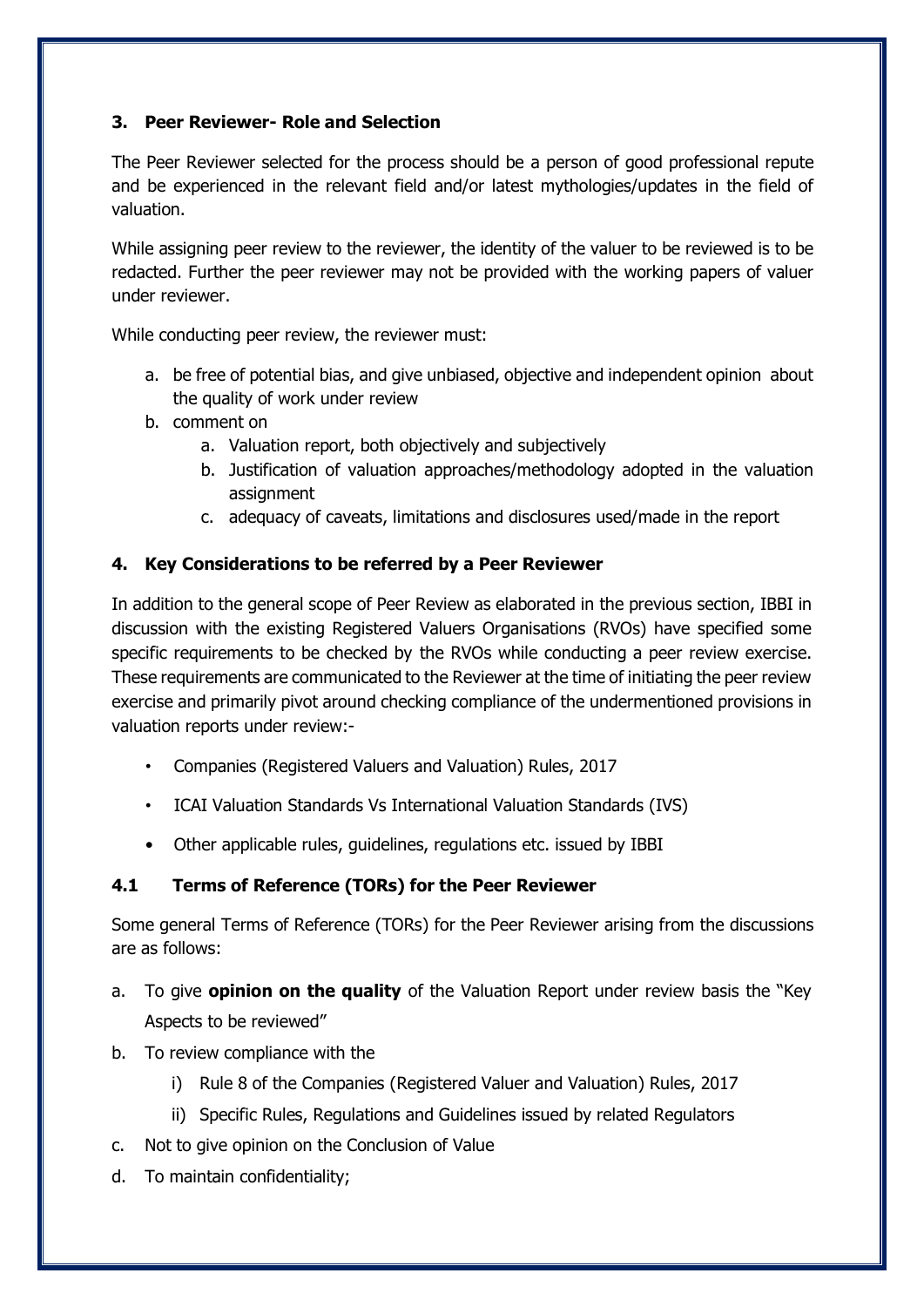- e. Not to accept any such review assignments where reviewer might have any interest either in the Valuer or the Valuation Report under Review.
- f. To provide the Review summary in the format supplied by RVOs.

# **4.2 Key Peer Review Parameters**

Key Peer Review parameters, as required to be forming part of the Peer Report, are as follow:

- a. Name of the Registered Valuer
- b. Assignment received in the name of RV/Partnership/Firm/LLP/Pvt Ltd Co/Ltd Co
- c. Name of the Corporate Debtor under reference
- d. Name of IP/IRP
- e. Date of Receipt of Assignment
- f. Date of submission of Valuation Report
- g. The Valuation Date
- h. Approach/approaches adopted
- i. Method or methods applied
- j. Key inputs used
- k. Fees Received
- l. Any Other Comment by Valuer

# **4.3 Key Aspects Considered in The Peer Review of Valuation Reports**

Basis the previous years' peer review findings and discussions with IBBI, the below mentioned key aspects were considered in the peer review of valuation reports conducted for FY 2021-  $22:$ 

### a. To check that **the valuation report contains**

- i) Background information of the asset being valued
- ii) Purpose of Valuation & Appointing Authority
- iii) Identity of Valuers and other experts involved
- iv) Disclosure of conflict of interest
- v) Date of Appointment, Valuation Date and Date of Report
- vi) Inspections/investigations undertaken
- vii) Nature, source of information used or relied upon
- viii)Restrictions on use of report, if any
- ix) Major factors considered
- x) Conclusions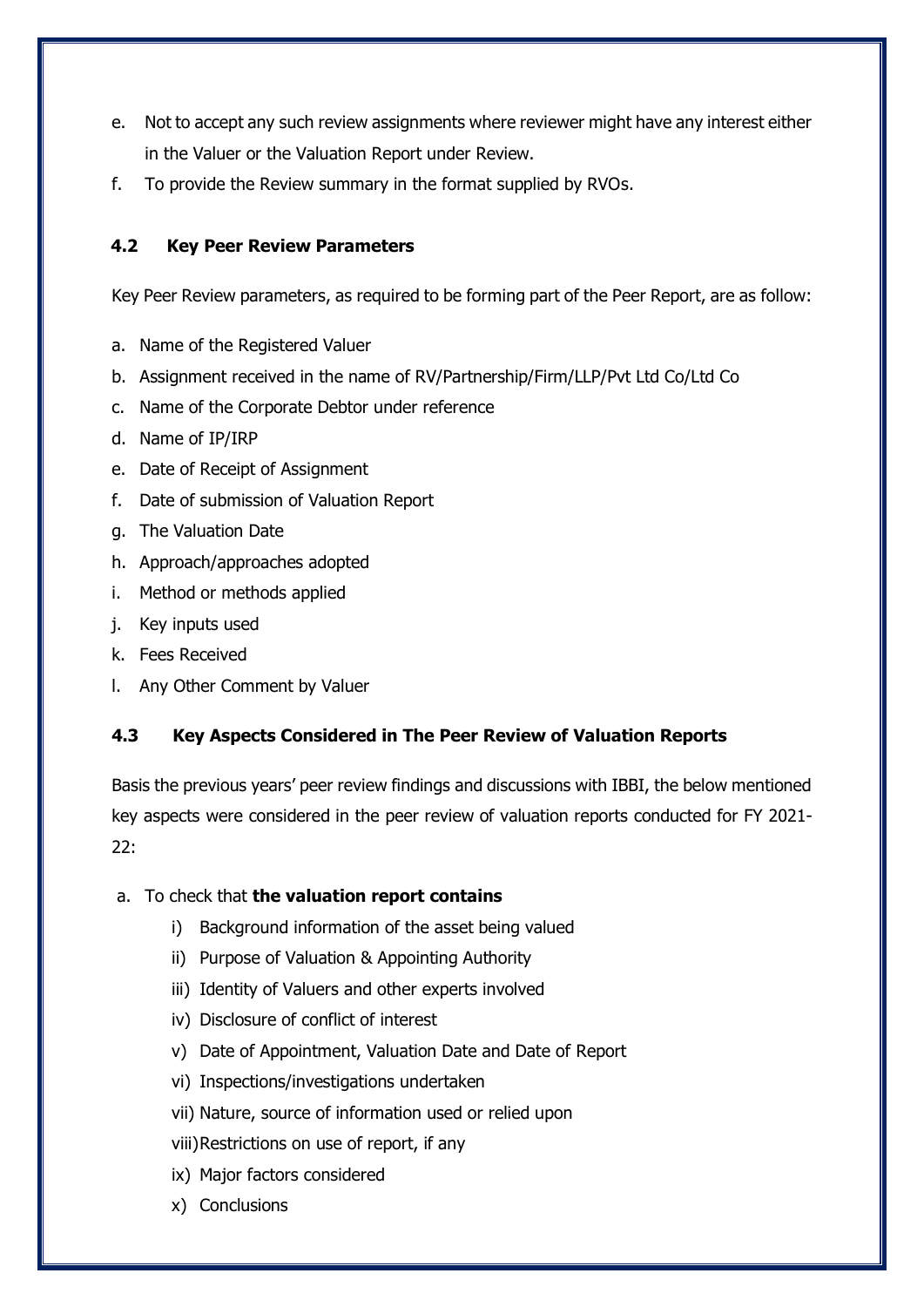- xi) Caveats, limitations, and disclaimers explaining or elucidating the limitations faces by Valuer, without restricting his responsibility for the valuation report
- b. To check that the **requirement of Rule 8 met utilization** of
	- i) ICAI Valuation Standards
	- ii) Other applicable Valuation Standards
	- iii) Scope of work-VS 201 or otherwise is covered
- c. To check if the valuer has placed reliance on the valuation report issued by another Registered Valuer while undertaking the assignment
- d. To check if there have been some significant deviations/variations from standards including relevant ICAI VS
- e. To check whether a Comprehensive Narrative Report or Abbreviated Summary Report is forming part of the valuation report.
	- f. To check whether information for intended users of valuation report provides
		- i) clear and accurate description of scope, purpose and intended use of the report
		- ii) adequate disclosure of assumptions including special assumptions if any
		- iii) adequate disclosure of significant uncertainties impacting the report
		- iv) details of limiting conditions directly impacting the valuation
		- v) premise for base of value
	- g. To check whether the compliance is sufficient to communicate to the intended users
		- i) The scope of valuation assignment
		- ii) Work performed by the valuer
		- iii) Conclusions reached
		- iv) And principal reasons for conclusions reached at

# **5. Major Findings of the Peer Review of Valuation Report**

# **5.1 Most commonly observed findings of the Peer Review of Valuation Reports**

- a. Date of appointment, valuation date, inspection date and date of report- included in majority of reports. But in some reports, it has been observed that the date or engagement/inspection are not disclosed or there are inconsistencies in the dates in some reports.
- b. Identity of the valuer and any other experts involved in the valuation is not explicitly mentioned. However, in some of the reports, it is unclear as to whether the assignment is executed by the CA firm or the valuer in his/her individual capacity. This is largely because of the letterhead used and the reference used at multiple places.
- c. Under purpose of valuation and appointing authority, it has been observed that incorrect mention of legislation involving Sec 230 to 232 of the Companies Act 2013 has been done for infusion of funds. A separate head could have been used with a proper technical name.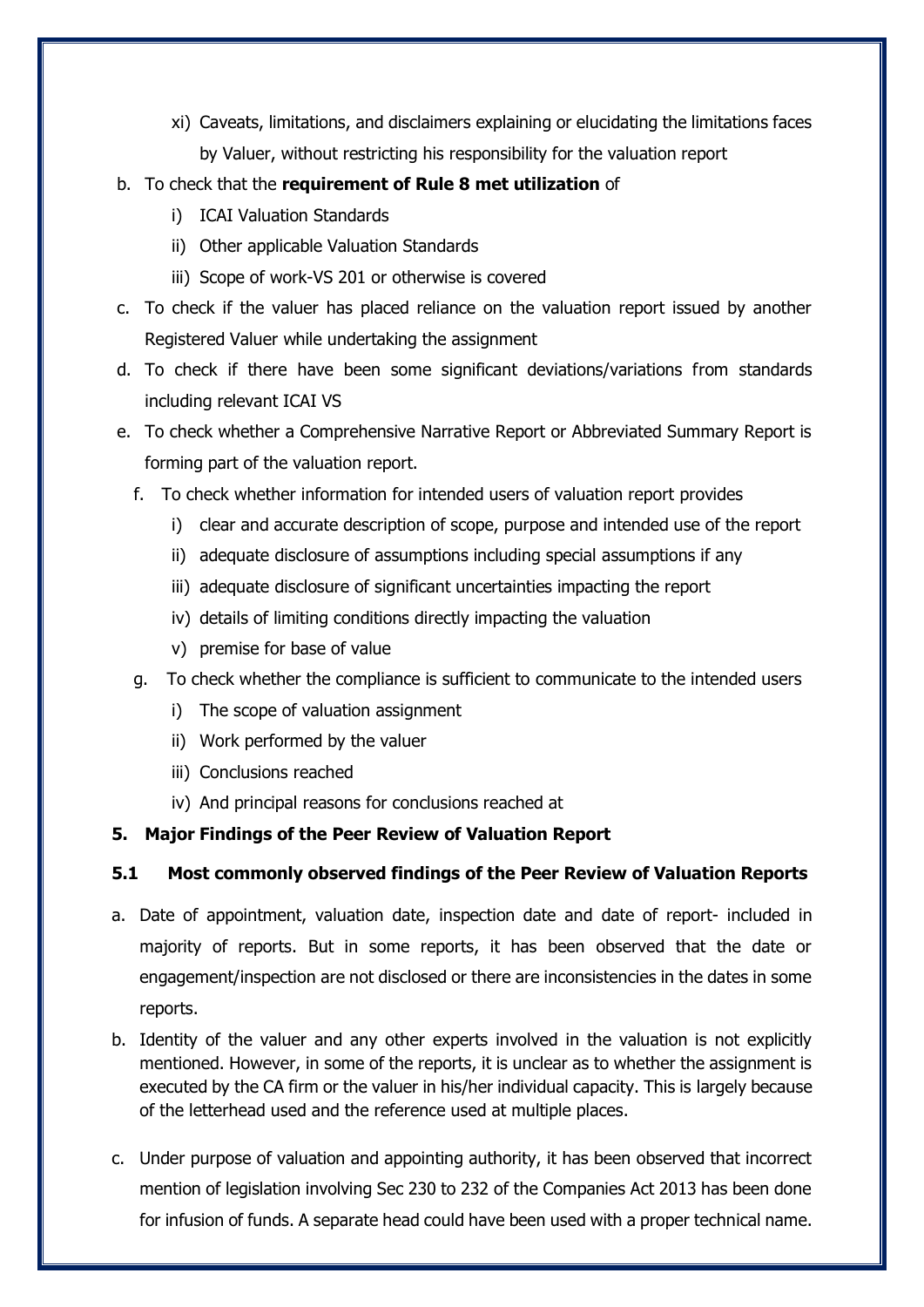- d. Though the scope of assignment has been clearly mentioned in majority reports, in some reports it has not been mentioned that the valuation analysis is done per International Valuation Standards (IVS).
- e. In some cases, no clear indication of valuation approaches being used in the assignment has been made.
- f. In many reports, nature and source of information relied upon has not been clearly disclosed as required.
- g. Restriction on use, distribution and publication of valuation report has not been placed in some of the valuation reports.
- h. Key observations under inspections and/ or investigations undertaken for the assignment are as under:
	- i) Though book value approach has been taken with adjustment for fair value of investments, a key investment with a material impact to the valuation has been valued below carrying value - no clarification provided as to whether the said investment has been impaired by the company or if not, what is the rationale for accepting this value.
	- ii) Analysis of past financials not presented though the company is in operation for long now. Also, many reports do not contain the details of investigation done.
	- iii) Where the investment has been considered at a significantly lower than carrying value as per books, no comments on whether the carrying value has been impaired by the company or not is included and the same could have been more elaborate.
- i. While most reports reflect that the procedures adopted in carrying out the valuation standards have been followed, in some cases rational for using NAV (cost as per books) and not PECV etc. is not clearly elaborated.
- j. While most reports were in compliance, some key observations pertaining to Rule 8 compliance are as given under:
	- i) Utilization of ICAI Valuation Standards not specifically mentioned
	- ii) Scope of work- VS 201 or otherwise not explicitly stated
	- iii) Utilization of Valuation Standards covered under different statutes like FEMA, Rule 11UA of Income Tax Act 1961 not specifically mentioned.
- k. Fees received from the client has not been mentioned in some of the reports reviewed.
- l. Base of value relied upon not clearly stated in some reports.
- m. Clear and accurate description of intended use and users through majorly covered but could have been given more precisely.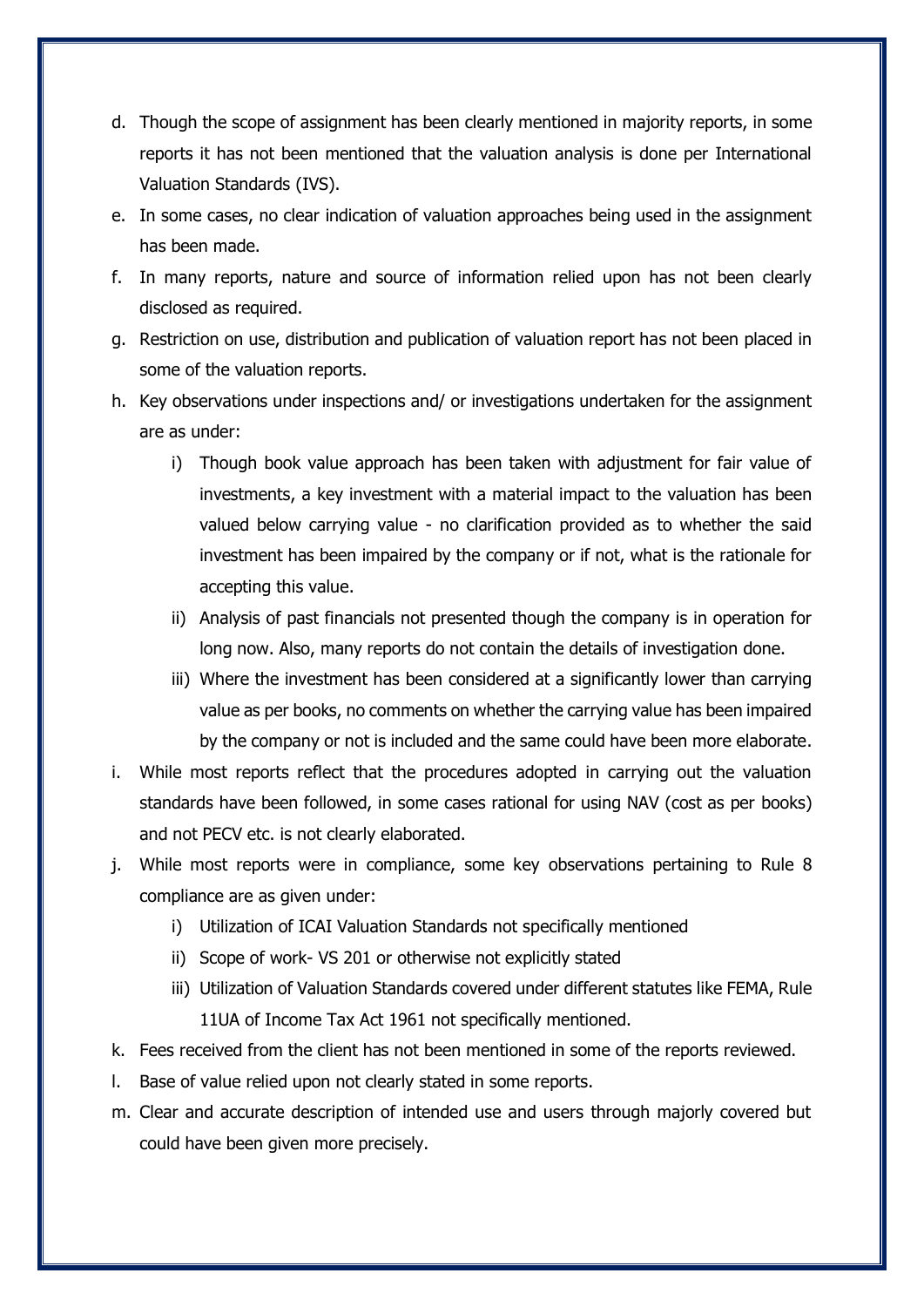- n. Limiting conditions impacting valuation have not been covered in few isolated cases. Further the limiting conditions do not provide the affirmative confirmation, as required in some isolated reports.
- o. Significant uncertainty impacting valuation should ideally be presented more clearly under a sperate header to draw the attention of users of report for a more impactful report.
- p. Abbreviated summary report was found to be part of most of the reports.
- q. In few of the reviewed reports, ICAI Valuation Standards referred, if any, were not mentioned specifically.
- r. In some of the reports, Valuation Standards followed not disclosed or explicitly stated though the method is covered by ICAI Valuation Standard.
- s. The caveats, limitations and disclaimers are forming part of most of the reports barring few exceptions. Further, the assumption underlying the projections have not been reviewed. The assumptions should be report relevant and should not be a mere copy paste from other valuation assignments.
- t. Disclosure of special assumptions not clearly mentioned in some of the reports. For instance, no clear rationale for why investments not impaired in books; rationale for considering volatility at 0.001% not appropriate and may need to be considered more appropriately. Logic behind assumption not clearly explained.
- u. Disclosure of valuer's interest or conflict of interest not explicitly stated in isolated reports.
- v. Methods and Approaches have been interchangeably used which leads to confusion for the readers.
	- i) In some of the reports though the cost approach has not been applied in the valuation analysis, but it is inadvertently mentioned "Hence, we abide using Cost Approach for valuation of this Company." The wrong selection of word "abide" leads to confusion for the users of the report.
	- ii) In some reports though the main business is of providing services. However, the explanation for applying DCF mentions that "As forecasted by the Management, there is an enough demand for products of..." appears to be inconsistent and leads to lack of business understanding for the reader.
	- iii) In some of the reports it is mentioned that the report is valued on a going concern assumption. The losses forecasted over the forecast period are significant to cast a doubt on the going concern nature of the business. Also, there are no discussions around the fact that the entire value is coming from the terminal value and that the forecast period projections lead to a negative result.
	- iv) Use of Adjusted Net Assets Method: It is observed that in some reports though it is mentioned that the valuation analysis is performed on a going concern basis,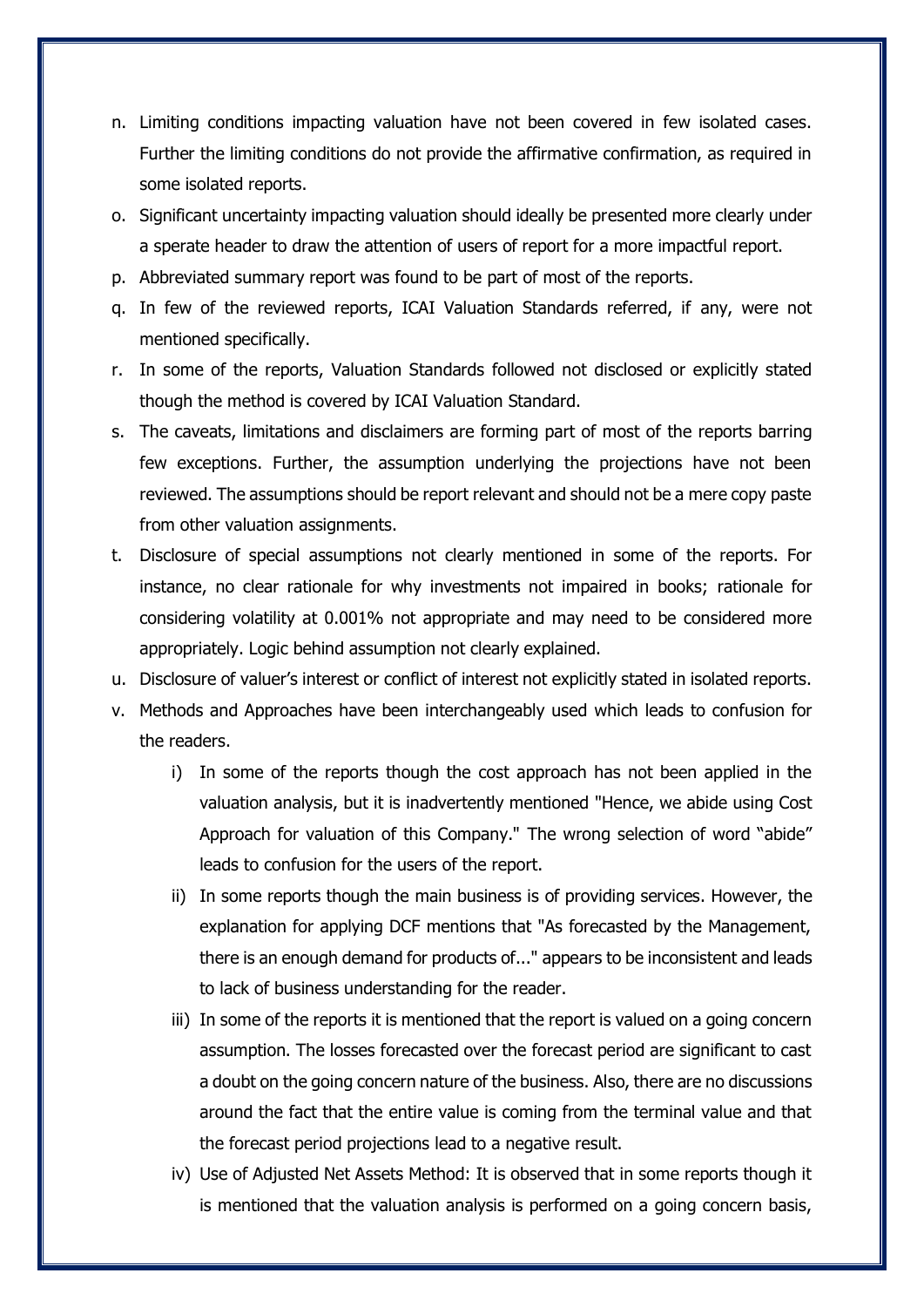the approach adopted, and the method applied are cost approach and adjusted net assets method, respectively. The Adjusted Net Asset method is not a recognized method as per the ICAI IVS.

- w. While ensuring that compliance is sufficient to communicate work performed, analysis of historical information should ideally form part of the report.
- x. Compliance sufficient to communicate conclusions reached could be more detailed in some reports. Further, compliance sufficient to communicate principal reasons for results reached through implied but could be made more explicit for better understanding of end users of valuation reports.

| S. No.         | <b>RVO</b>                              | <b>Observations</b>                                      |
|----------------|-----------------------------------------|----------------------------------------------------------|
| $\mathbf{1}$ . | <b>CVSRTA RVO</b>                       | Relevant asset standard referred to, if any, should also |
|                |                                         | be mentioned separately.                                 |
| 2.             | RVO Estate Managers &                   | <b>Extent of investigation-</b> There is no annexure as  |
|                | <b>Appraisers Foundation</b>            | regards to the current price of the similar assets and   |
|                |                                         | no annexure was found in the report regarding the        |
|                |                                         | current quotation of a similar asset. The asset          |
|                |                                         | valuation figures were written in a column just like     |
|                |                                         | that. No derivation or logic or market price quote was   |
|                |                                         | evident from the report so that one can judge the logic  |
|                |                                         | of the methodology.                                      |
| 3.             | Jyoti<br><b>Valuers</b><br>Divya        | Methods & Approaches- Land & Building- Only              |
|                | Foundation                              | one line is written. No details or process is mentioned. |
|                |                                         | Detail explanation not there. Reason of the same is      |
|                |                                         | also required.                                           |
| 4.             | <b>Valuers</b><br>Divya<br><b>Jyoti</b> | <b>Assumptions made- Land &amp; Building</b><br>In.      |
|                | Foundation                              | assumptions it is written that the assets are valued in- |
|                |                                         | situ. Whereas these are for liquidation.                 |
|                |                                         |                                                          |
| 5.             | India<br>Registered<br>IIV              | "The estimated values of plant / machinery are valid     |
|                | <b>Valuers Foundation</b>               | only for 30 days from the date of issue of this report"- |
|                |                                         | In any valuation exercise, the value of asset is tied to |
|                |                                         | the date of valuation. So, after 5 years even 10 years   |
|                |                                         | also - on the particular date, the value of the asset is |

# **5.2 Individual Observations by RVOs**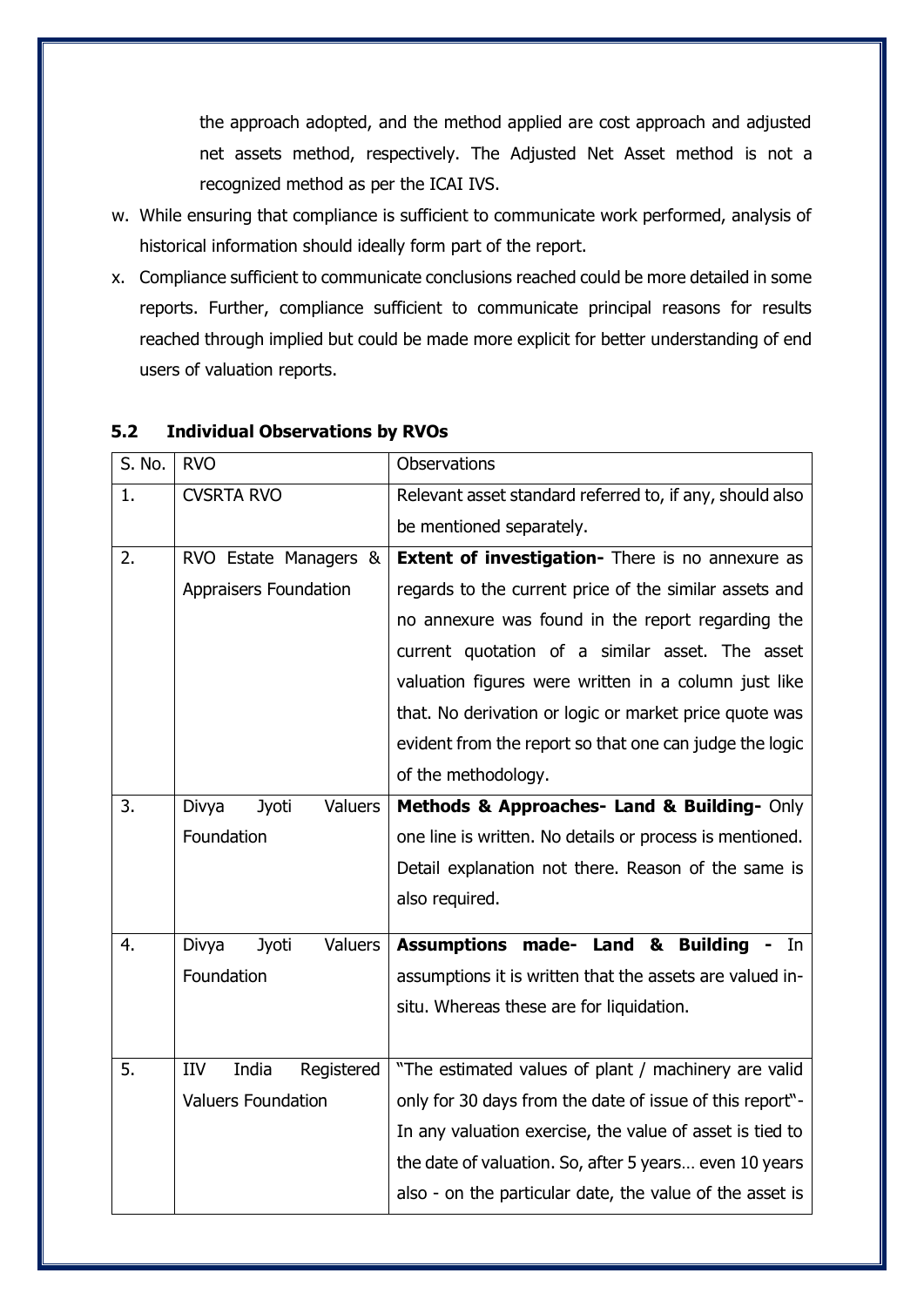|    |                  |         | same. Hence, comment about validity is not regd. &<br>not valid. |
|----|------------------|---------|------------------------------------------------------------------|
|    |                  |         |                                                                  |
| 6. | <b>IIV India</b> |         | "The Valuer has no responsibility to modify this                 |
|    | Registered       | Valuers | report, for events and circumstances occurring                   |
|    | Foundation       |         | subsequent to the date of this report."                          |
|    |                  |         | This comment is abundant & excess caution and not                |
|    |                  |         | required too.                                                    |
|    |                  |         | A detailed discussion on the responsibility of                   |
|    |                  |         | <b>Registered Valuer for making modifications in</b>             |
|    |                  |         | the issued report was carried out and the key                    |
|    |                  |         | observations are as noted below:                                 |
|    |                  |         | A Registered Valuer carries out a valuation exercise to          |
|    |                  |         | meet a particular need on a particular date based                |
|    |                  |         | on data available with him till that particular                  |
|    |                  |         | date and hence the report issued on that date is a               |
|    |                  |         | circumstantial report. Once the report is issued, it goes        |
|    |                  |         | out in circulation and may be relied upon by various             |
|    |                  |         | interested parties at different points of time for               |
|    |                  |         | decision making.                                                 |
|    |                  |         |                                                                  |
|    |                  |         | The essence of this statement is to simply imply that            |
|    |                  |         | the engagement given to the Registered Valuer ends               |
|    |                  |         | with the issuance of this report and as such the                 |
|    |                  |         | responsibility of the valuer to make modifications gets          |
|    |                  |         | restricted<br>the<br>οf<br>event<br>in<br>new                    |
|    |                  |         | circumstances/information coming to the knowledge                |
|    |                  |         | of the Registered Valuer leading to change in scope.             |
|    |                  |         |                                                                  |
|    |                  |         | All the RVOs agreed that this is a fairly protective             |
|    |                  |         | statement used by Registered Valuers as a standard               |
|    |                  |         | industry practice which is reflective of only that which         |
|    |                  |         | is otherwise supposed to be implied and endorsed its             |
|    |                  |         | usage as a good practice.                                        |
|    |                  |         |                                                                  |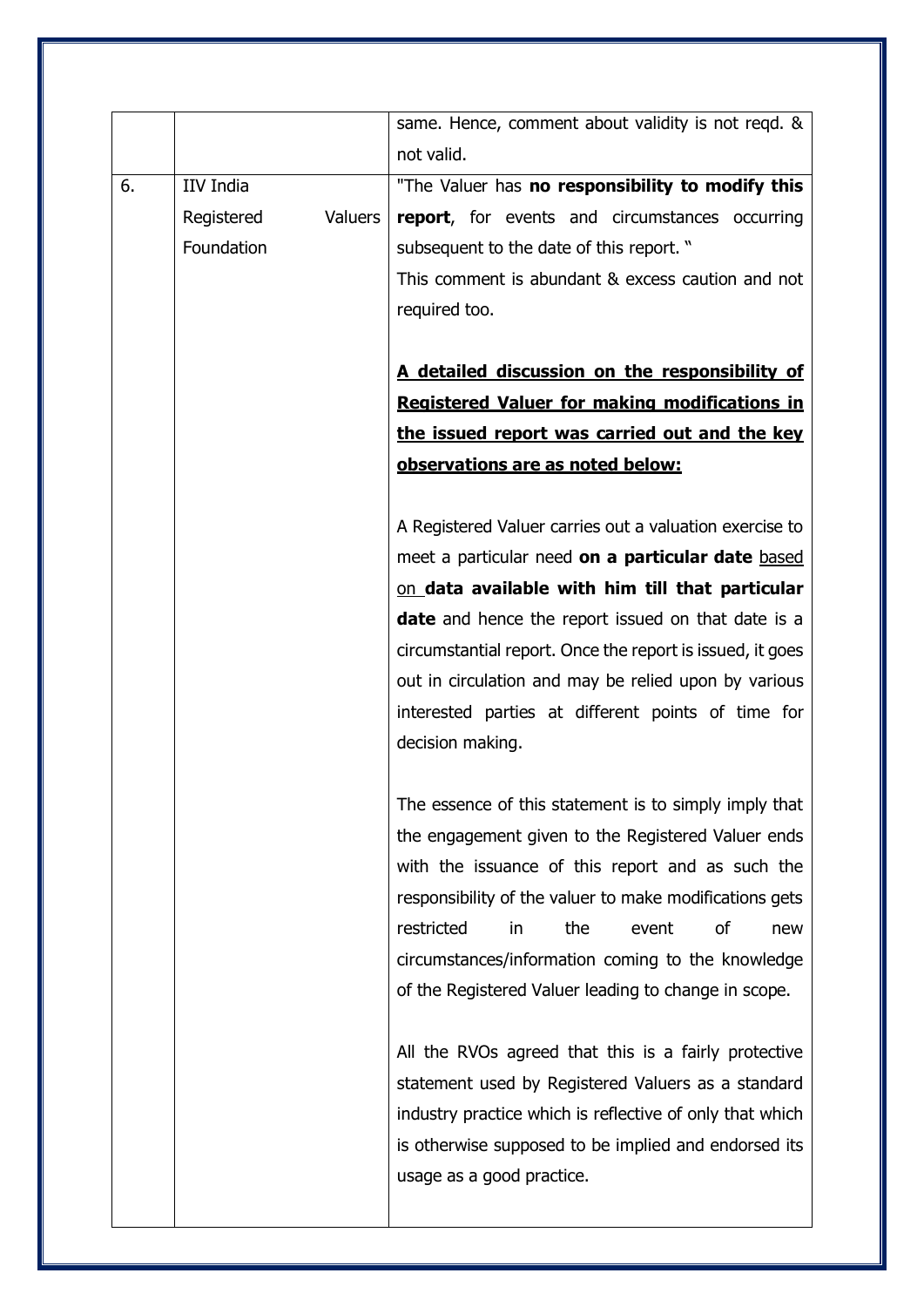|    |                       | Further, to avoid the situations where additional facts   |
|----|-----------------------|-----------------------------------------------------------|
|    |                       | come up before the Registered Valuer, it has been         |
|    |                       | suggested that, as a general practice, the Registered     |
|    |                       | Valuer should get a confirmation of all facts existing as |
|    |                       | on the date of issuance of the report and then basis      |
|    |                       | the confirmation, issue the report.                       |
|    |                       |                                                           |
|    |                       | Still if there are cases, where some new facts            |
|    |                       | pertaining to the issued report come to the knowledge     |
|    |                       | of the Registered Valuer either through management        |
|    |                       | representation of through any other route, the            |
|    |                       | Registered Valuer may issue a new report drawing          |
|    |                       | specific inference to the changes coming in the revised   |
|    |                       | report owing to the additional facts coming into light.   |
| 7. | <b>IIV</b> India      | "The Valuer, by reason of performing this valuation       |
|    | Valuers<br>Registered | and preparing this report, is not to be required to give  |
|    | foundation            | expert testimony nor to be in attendance in court or at   |
|    |                       | any government hearing with reference to the matters      |
|    |                       | contained herein, unless prior arrangements have          |
|    |                       | been made regarding such additional engagement and        |
|    |                       | which, the Valuer shall be at a liberty to accept or      |
|    |                       | decline".                                                 |
|    |                       | The valuer doing IBC valuation is bound to answer the     |
|    |                       | related cases in the court of law. He can't decline. For  |
|    |                       | practical reasons, he may seek alternate ways &           |
|    |                       | means or even alternate dates. But can't decline.         |
|    |                       |                                                           |
|    |                       | Observation basis the discussion undertaken on            |
|    |                       | <u>above</u>                                              |
|    |                       | Generally, a valuation assignment involves a              |
|    |                       | commercial engagement between a valuer and the            |
|    |                       | client involving professional skills of the valuer for    |
|    |                       | issuance of a report based on certain fees.               |
|    |                       |                                                           |
|    |                       | The purpose of including such statement is to restrict    |
|    |                       | the client from involving the valuer in any matter        |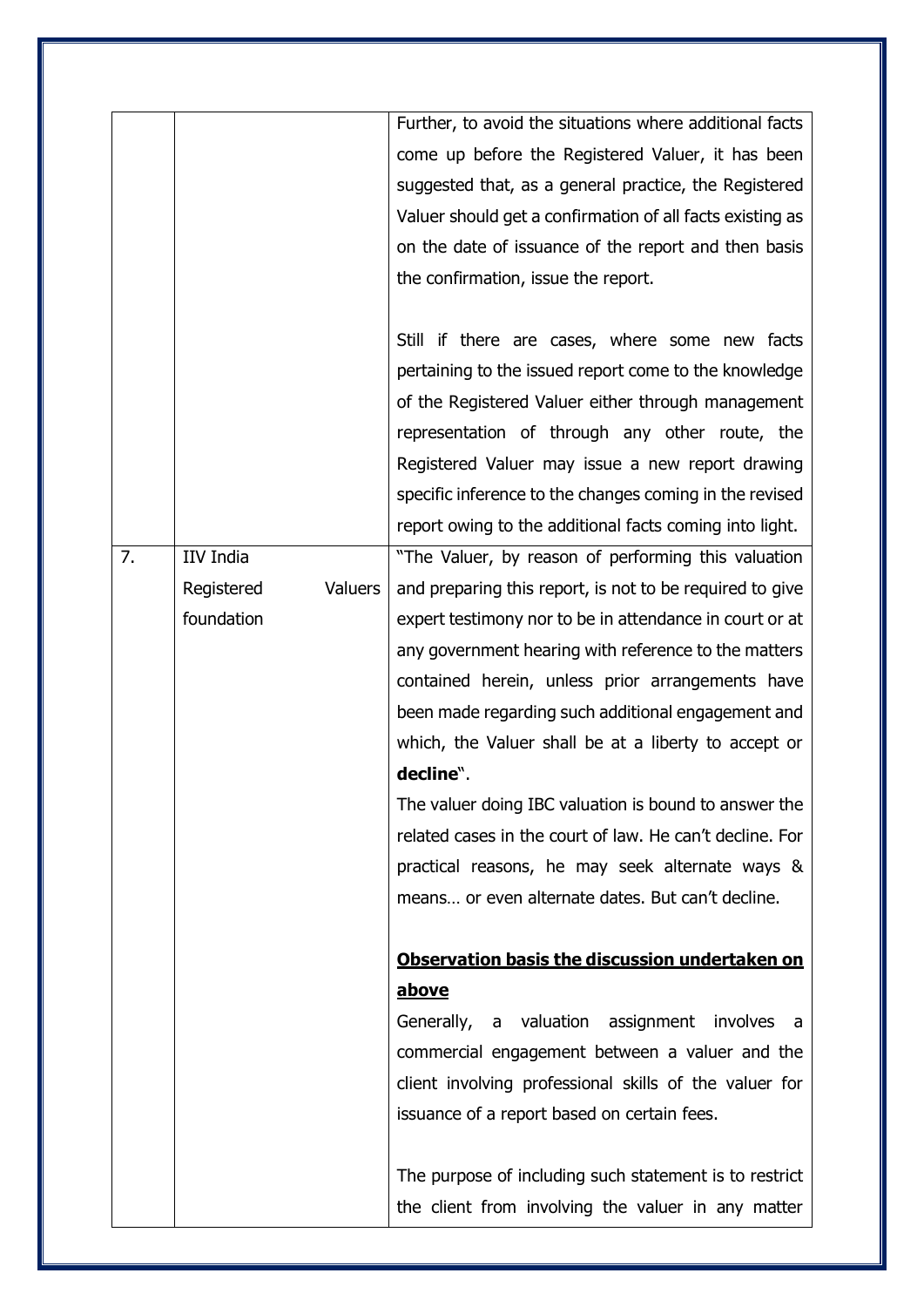|    |                                            | involving the client and any third party which involves<br>further commercial engagement of client or where the<br>client expects the valuer to bear testimony for him<br>basis the report issued in any matter not involving the<br>valuer directly, beyond the original scope as<br>underlined by the engagement letter or contact, and<br>which subsequently further imposes a commercial<br>engagement cost on the valuer or a legal liability.<br>In case there is any legal obligation either covered in<br>the scope of the contact itself or where a valuer is<br>required to protect himself, in his personal capacity,<br>he cannot deny responsibility. |
|----|--------------------------------------------|--------------------------------------------------------------------------------------------------------------------------------------------------------------------------------------------------------------------------------------------------------------------------------------------------------------------------------------------------------------------------------------------------------------------------------------------------------------------------------------------------------------------------------------------------------------------------------------------------------------------------------------------------------------------|
|    |                                            | Thus, as a good practice, while the personal<br>responsibility of the valuer towards statues remains,<br>he cannot be obligated to bear testimony for client in<br>any of his personal dealings beyond his original scope<br>of engagement.                                                                                                                                                                                                                                                                                                                                                                                                                        |
|    |                                            | Further, clause 3.4.xxii of caveats, disclosures and<br>limitations as issued by IBBI provide an illustrative<br>limitation statement providing that a valuer may be<br>required to give a testimony in the court/judicial<br>proceedings, though it may be out of scope, given that<br>the party seeking such evidence shall bear the<br>professional cost of attending such proceedings.                                                                                                                                                                                                                                                                         |
|    |                                            | All the RVOs, endorsed the viewpoint that the usage<br>of such statement not only meets the requirements of<br>the statute but also protects the valuer from incurring<br>additional commercial engagement costs and is thus<br>welcomed as a standard part of the valuation report.                                                                                                                                                                                                                                                                                                                                                                               |
| 8. | IOV<br>Registered<br>Valuers<br>Foundation | Valuation report should mention about the liabilities<br>also, since valuation of liabilities is more crucial for a                                                                                                                                                                                                                                                                                                                                                                                                                                                                                                                                                |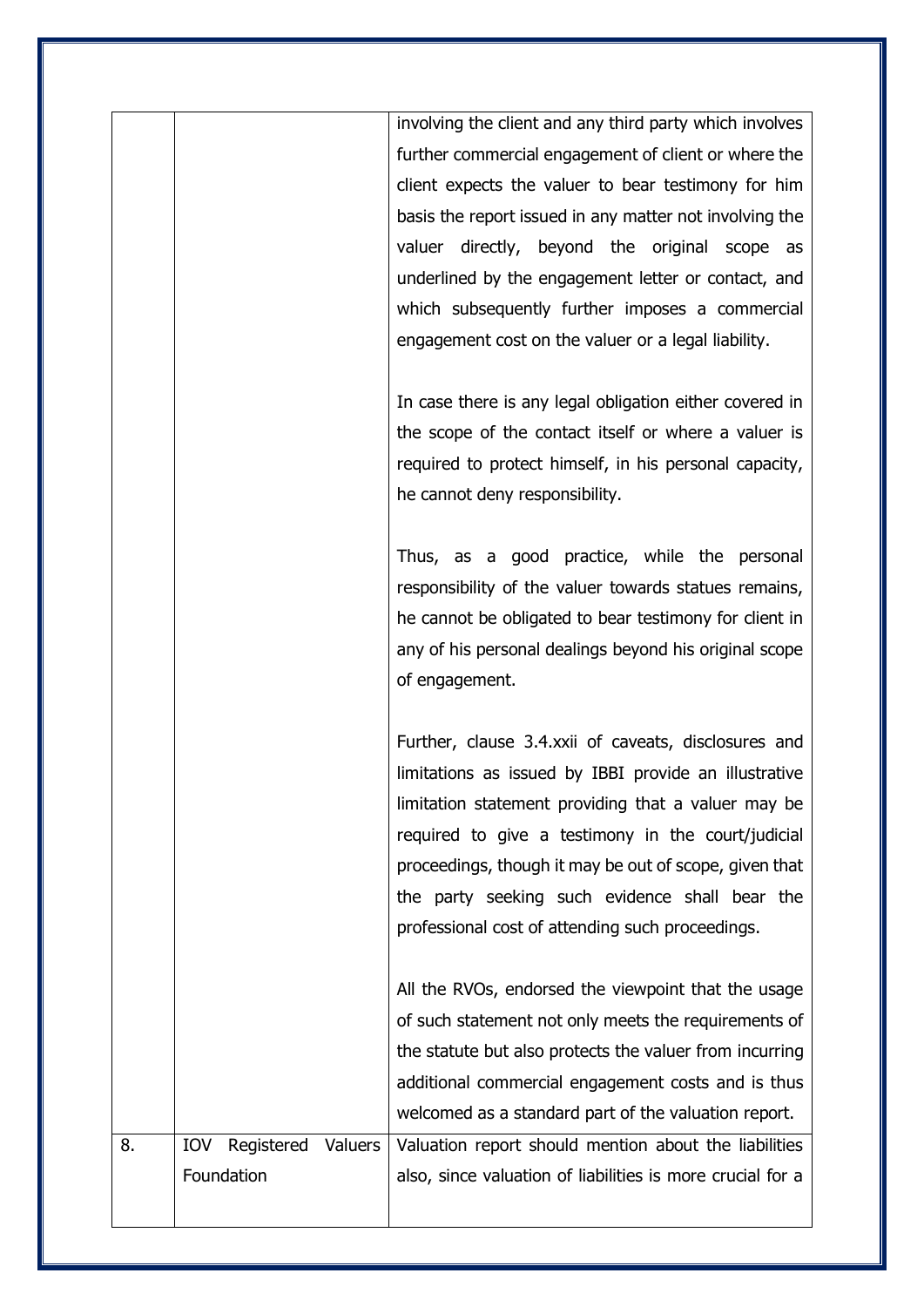|     |                           | company under liquidation. This was found to be              |
|-----|---------------------------|--------------------------------------------------------------|
|     |                           | missing in the reports of all three asset classes.           |
| 9.  | IOV Registered Valuers    | Under assumptions- no specific assumption taking             |
|     | Foundation                | in the <b>COVID impact</b> either in reports or projection   |
|     |                           | factored in by the RV under SFA.                             |
| 10. | IOV<br>Registered Valuers | Statement that the report is IVS compliant is found          |
|     | Foundation                | missing in certain reports.                                  |
| 11. | IOV Registered Valuers    | Under valuation approaches, most of the valuers              |
|     | Foundation                | under all three asset classes, i.e. L&B, P&M, SFA, did       |
|     |                           | not specify if sufficient data was collected and if          |
|     |                           | necessary adjustments made under Market approach             |
|     |                           | method.                                                      |
| 12. | <b>CEV IAF RVO</b>        | Proper approach not adopted in Leasehold                     |
|     |                           | <b>Properties.</b> In one valuation which is done based on   |
|     |                           | the comparable sale method is used, but no                   |
|     |                           | referred comparable are mentioned, also on what              |
|     |                           | basis the comparison<br>done<br>is<br>was<br>not             |
|     |                           | mentioned.                                                   |
| 13. | CEV IAF RVO               | While reviewing Plant & Machinery Valuation Reports          |
|     |                           | following deficiencies were observed such as:                |
|     |                           | 1. Improper report headings;                                 |
|     |                           | 2. Details of investigations conducted for various           |
|     |                           | machines were not provided; and                              |
|     |                           | Technical specifications of some machines not<br>3.          |
|     |                           | provided.                                                    |
| 14. | <b>CEV IAF RVO</b>        | While reviewing <b>Land &amp; Building</b> Valuation Reports |
|     |                           | certain deficiencies were observed such as:                  |
|     |                           | 1. lack of evidence for market survey of prices;             |
|     |                           | and                                                          |
|     |                           | 2. Exact size and directions of the land measured            |
|     |                           | at the<br>identification<br>time<br>οf<br>physical           |
|     |                           | found incorporated in the report any<br>not<br>where         |
|     |                           | 3. Either<br>physical<br>measurements<br>were<br>not         |
|     |                           | provided or non-authentication thereof.                      |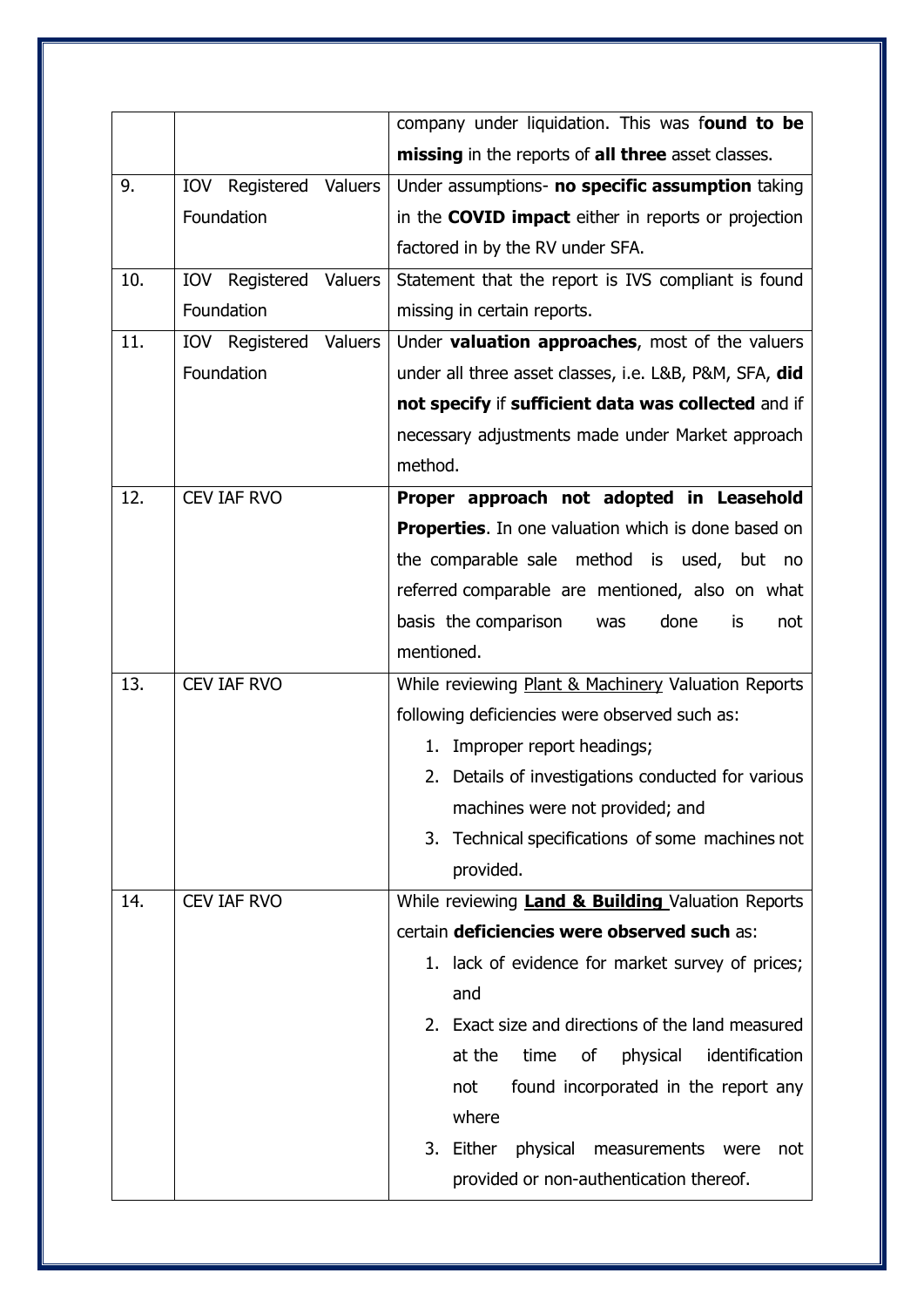|     |                 | In some cases valuation was done as Going<br>4.     |
|-----|-----------------|-----------------------------------------------------|
|     |                 | Concern Value instead of HABU.                      |
|     |                 | 5. Actual market survey of auction sales was not    |
|     |                 | done in locality, before adopting arbitrary 15%     |
|     |                 | or 30% deduction for forced sale value.             |
| 15. | <b>ICSI RVO</b> | 1. Valuation basis- (MV, Equitable Value,           |
|     |                 |                                                     |
|     |                 | Synergistic Value, LV, FV, etc.)- not               |
|     |                 | <b>mentioned</b> in few of the reviewed reports.    |
|     |                 | 2. Premise<br>of Value- (HABU, Current              |
|     |                 | use/existing use, orderly liquidation, forced       |
|     |                 | sale.)- <b>not mentioned</b> in few of the reviewed |
|     |                 | reports                                             |
|     |                 | 3. Valuation Approach- CAPM working are             |
|     |                 | missing.                                            |
|     |                 |                                                     |
| 16. | <b>ICSI RVO</b> | Valuation date- Financials as on 9 June used for    |
|     |                 | Cost Approach whereas for Income Approach -DCF      |
|     |                 | method considered from 1 April. Inconsistency in    |
|     |                 | Valuation approach vis-à-vis Valuation date         |

### **6. Recommendations**

### **6.1 Common Recommendations by RVOs**

- a. **Explicit declaration** required under **Rule 8** regarding **compliance with the Valuation Standards** followed in valuation (VS issued by ICAI RVO or any other VS) is required to be mentioned. However, the same has not been mentioned in the valuation reports and needs to be factored in.
- b. While defining purpose of Valuation and appointing authority, incorrect mention of legislation involving Sec. 230 to 232 of the Companies Act, 2013 for infusion of funds has been done and should be taken care of.
- c. **Disclosure of valuer interest or conflict**, if any has not been explicitly stated in certain reports and ideally should be clearly reported. an affirmative statement in this regard will give credibility to report.
- d. It may also be prudent for the Registered Valuer member to draw the client's attention to the fact that values change over time, and that a valuation given on a particular date may not be valid on an earlier or later date.
- e. The RV should also include in his report: an **affirmative statement** that information provided, and assumptions used by management/others in developing projections have been **appropriately reviewed**, enquiries made regarding basis of key assumptions in context of business being valued and the industry/economy; and an affirmative statement on adequacy of information and time for carrying out the valuations.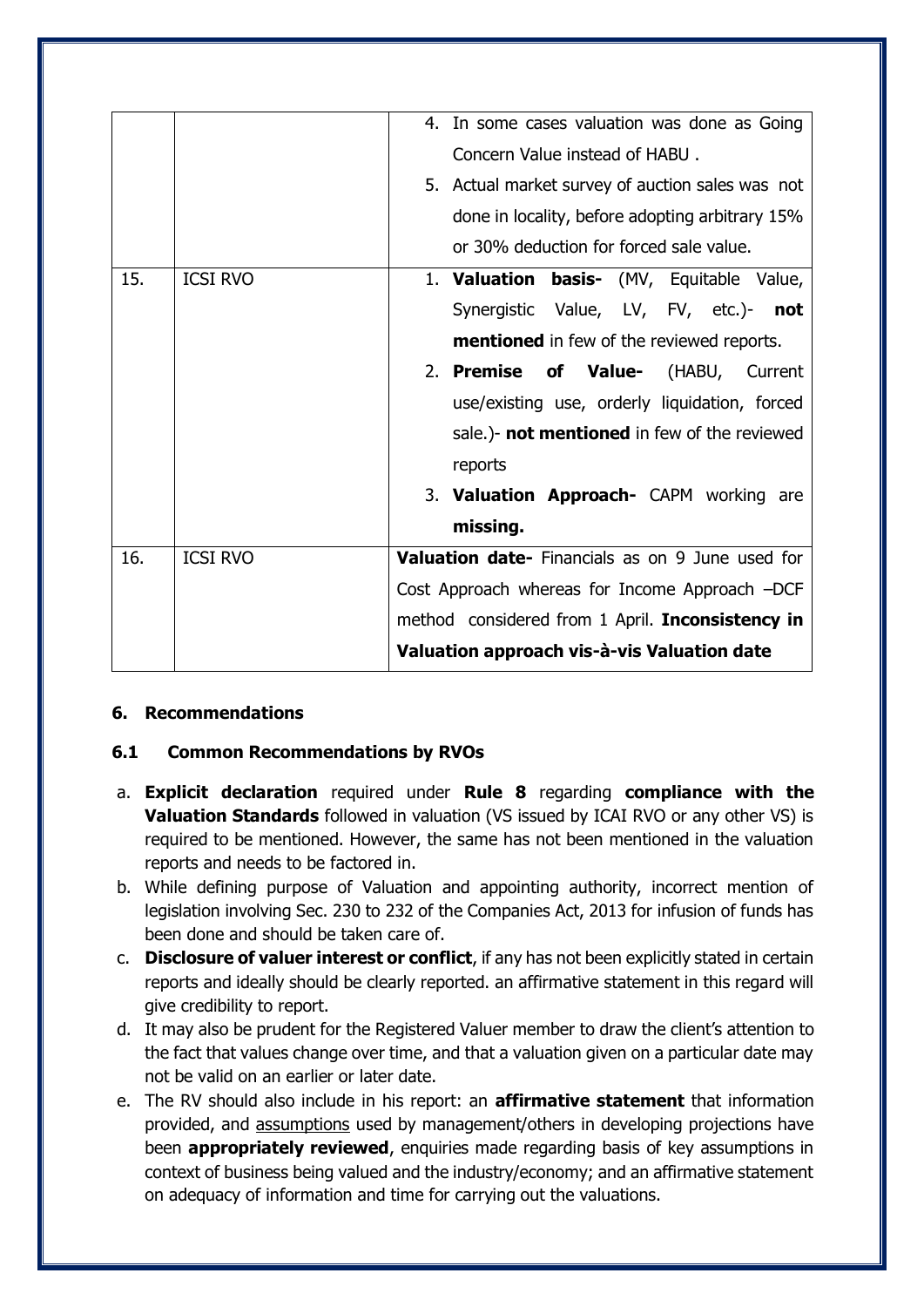- f. The RV should **mention any key factors** which have a **material impact on the valuation**, including inter alia the size or number of the assets or shares of the company, its/their materiality or significance, minority or majority holding and changes on account of the transaction, any impacts on controlling interest, diminution or augmentation therein and marketability or lack thereof; prevailing market conditions and government policy in the specified industry as a disclaimer depending upon the factor.
- g. In certain reports, the valuation date is inconsistent throughout or is not disclosed at all. Date of appointment, valuation date and date of report need to be expressly mentioned in the report.
- h. Identity of the valuer and any other expert involved in valuation should ideally be explicitly stated. However, it is unclear as to whether the assignment is executed by the CA firm or the valuer in his/her individual capacity. This is largely because of the letterhead used and the reference used at multiple places.
- i. Though in certain reports, the scope is provided, conducting valuation analysis in accordance with IVS is not mentioned.
- j. The base of value used in the report as communicated to the intended user, though amply clear by interpretation, should ideally be explicitly stated.
- k. Relevant ICAI VS referred, if any, are either not explicitly stated or vaguely referred and the disclosure could be more express.
- l. While checking if sufficient compliance done to communicate work performed, analysis of past historical information should ideally be presented.
- m. The details of sources of information relied upon must be clearly mentioned in report by the RV. The RV must also mention in the report if, wherever applicable, verification is needed on any information or assumption on which the valuation is based.
- n. Under **caveats, limitations and disclaimers** to the extent they explain or elucidate the limitations faces by valuer, which shall not be for the purpose of limiting his responsibility for the valuation report, the assumptions underlying the projections have not been reviewed. It has been further observed that Valuers are still not using or incorporating CLDs issued by IBBI properly any deviation beyond the CLDs must be explained with reason/ justification.
- o. All generated reports must accompany with caveats, disclaimers and limitations as prescribed by IBBI.
- p. In some reports, the limiting conditions do not provide the affirmative confirmations, as required.
- q. The key valuation assumptions should ideally be justified to ensure that the compliance is sufficient to communicate principal reasons for conclusions reached.
- r. An executive summary to understand the valuation report shall be provided, it shall include the methodology used, the value, which is arrived, important dates, valuation standard followed and purpose of valuation etc.
- s. The valuation report should also elaborate how the information/ data obtained by the RV has been further processed in terms of discount/ premium factors, indexation etc. The report under review has missed including these aspects
- t. A particular case observed by RVO Estate Managers:
	- i) CIRP announcement date- January 2019
	- ii) Valuation date is given same as CIRP commencement date
	- iii) AND, inspection date is September 2019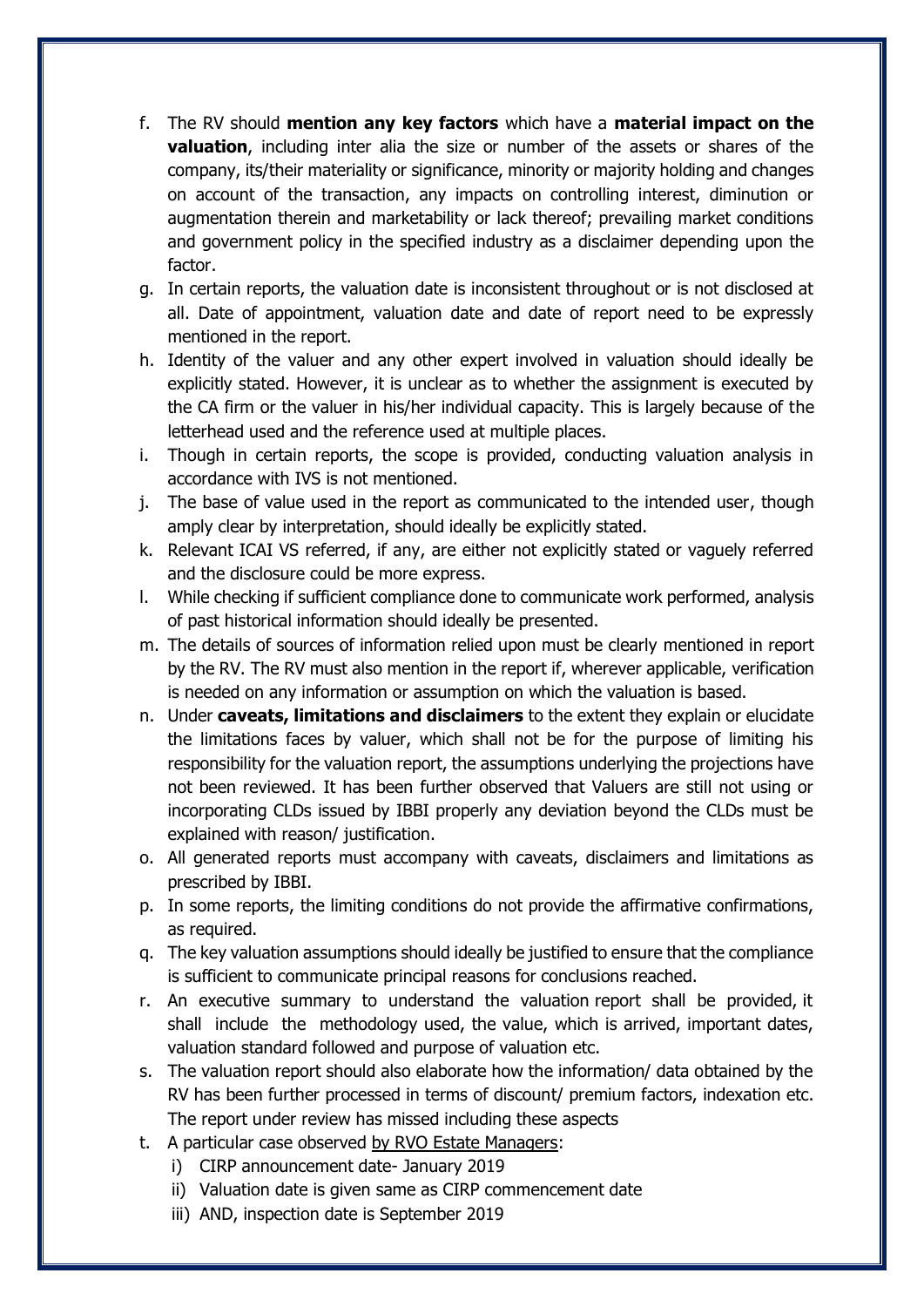iv) Inference: Generally, it becomes very difficult for the valuer to assume the situation of the asset in any previous date. Here is a gap of 9 months that may show a wrong opinion and increase degree of uncertainty.

| S. No. | <b>RVO</b>                                                          | <b>Recommendations</b>                                                                                                                                                                                                                                                                                                                                                                                                                                                        |
|--------|---------------------------------------------------------------------|-------------------------------------------------------------------------------------------------------------------------------------------------------------------------------------------------------------------------------------------------------------------------------------------------------------------------------------------------------------------------------------------------------------------------------------------------------------------------------|
| 1.     | <b>ICAIRVO</b>                                                      | Where the investment has been considered at a<br>significantly lower than carrying value as per books,<br>no comments on whether the carrying value has been<br>impaired by the company or not are included and<br>should ideally form part of the report.                                                                                                                                                                                                                    |
| 2.     | <b>ICAI RVO</b>                                                     | Analysis of past financials not presented though the<br>company is in operation for long now. Report needs<br>to include historical financials and analysis. This is<br>critical considering that a large portion of the value is<br>coming due to working capital release in year 1 which<br>is not explained. Even as a good practice, historic<br>analysis may be included as part of the investigation<br>into the entity.                                                |
| 3.     | <b>ICAI RVO</b>                                                     | Rationale for using NAV (cost as per books) and not<br>PECV etc., not clearly explained. Why other methods<br>such as PECV not used should be explained.                                                                                                                                                                                                                                                                                                                      |
| 4.     | <b>ICAI RVO</b>                                                     | Rationale for a high terminal growth rate of 8% when<br>the discount rate used itself is 9.85% is not<br>explained-Ideally the key valuation assumptions must<br>be justified.                                                                                                                                                                                                                                                                                                |
| 5.     | <b>RVO Estate Managers</b><br>and<br>Appraisers<br>Foundation       | The RV must declare the relevant IVS No.                                                                                                                                                                                                                                                                                                                                                                                                                                      |
| 6.     | <b>RVO</b><br>Managers<br>Estate<br>and<br>Appraisers<br>Foundation | <b>Success fee charged</b> by a RV in a one-off case and<br>in an ideal case scenario should not be so charged. A<br>success fee should be allowed to be charged with<br>more stringent rules like the usage of proposed<br>Unique number (UVRIN).<br><b>Additional observations basis discussions:</b><br>In case a Registered Valuer is signing a valuation<br>report as a valuer, he cannot charge success fees as<br>that may impacts his independence and objectivity as |
| 7.     | <b>RVO</b><br>Estate<br>Managers<br>Appraisers<br>and<br>Foundation | prescribed in the code of conduct for Registered<br>Valuers.<br>As the definition of Fair Value and Liquidation Value<br>do not fall under IVS per IBBI, the RV may declare<br>that the overall valuation has been done per IVS and<br>mention deviation, wherever appropriate.                                                                                                                                                                                               |
| 8.     | <b>RVO</b><br>Managers<br>Estate<br>and<br>Appraisers<br>Foundation | Ambiquity on liquidation value- It is observed<br>that the liquidation value of all assets are more or less<br>flat 70% of the corresponding fair values of each<br>asset. This flat rate percentage deduction to arrive at<br>the liquidation value is imprudent and the process of<br>arriving at liquidation value must form part of the<br>report.                                                                                                                        |

# **6.2 Additional individual recommendations by RVOs**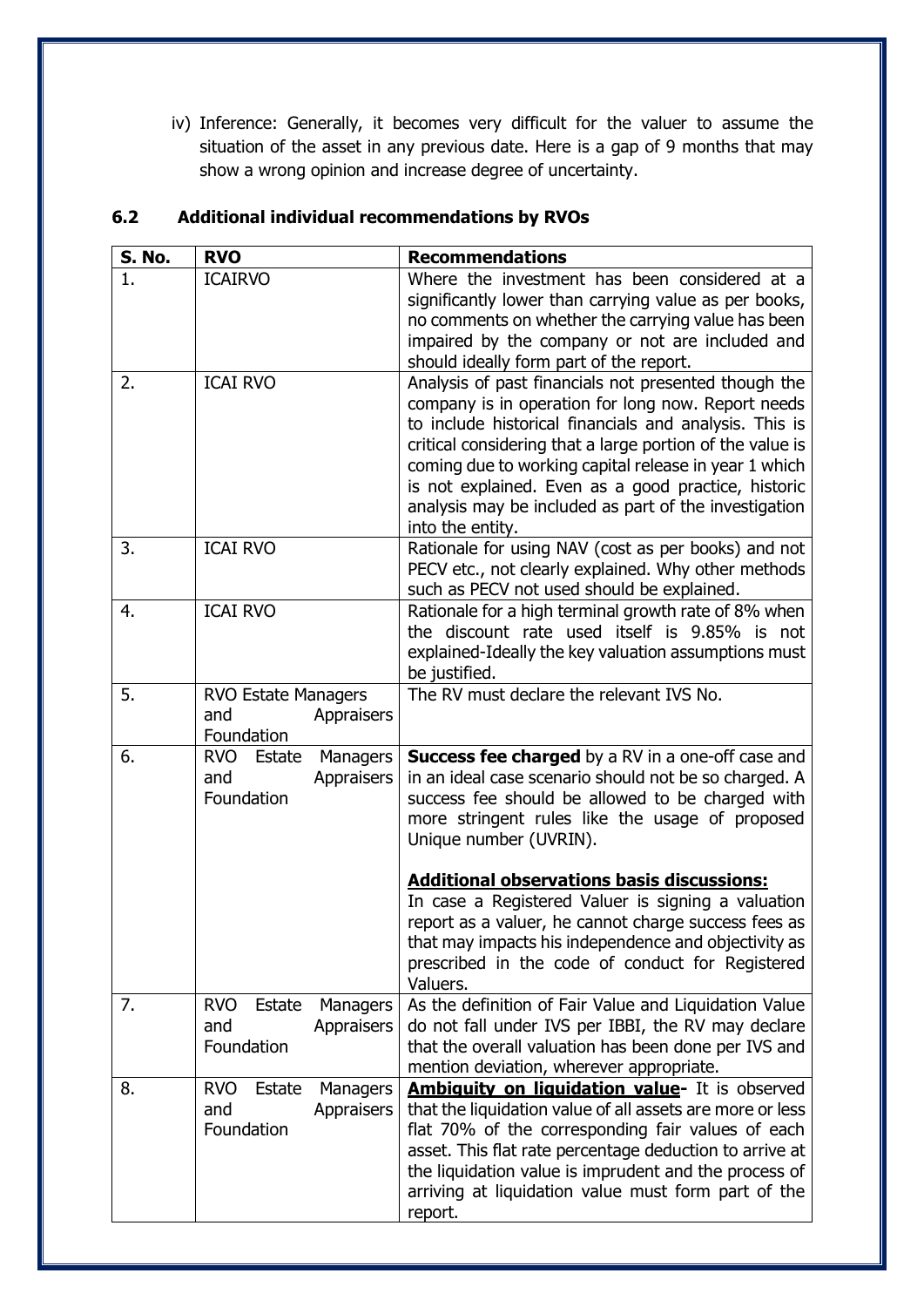| 9.  | <b>RVO</b><br>Estate<br>Managers<br><b>Appraisers</b><br>and<br>Foundation | The assignment/engagement letter must form part of<br>the valuation report and should include the minimum<br>points set forth by the RVO in its sample letter.                                                                                                                                                                                                                                                                                                                                                                                                                                                                                                                                                                                                                                                                                                                                                                                                                               |
|-----|----------------------------------------------------------------------------|----------------------------------------------------------------------------------------------------------------------------------------------------------------------------------------------------------------------------------------------------------------------------------------------------------------------------------------------------------------------------------------------------------------------------------------------------------------------------------------------------------------------------------------------------------------------------------------------------------------------------------------------------------------------------------------------------------------------------------------------------------------------------------------------------------------------------------------------------------------------------------------------------------------------------------------------------------------------------------------------|
| 10. | <b>RVO</b><br>Estate<br>Managers<br>and<br><b>Appraisers</b><br>Foundation | Approach and Methodology considered for lease hold<br>property not properly reflects the methodology of<br>leasehold valuation. Appropriate<br>and<br>suitable<br>methodology not been used. The appropriate method<br>of valuation to be considered. Direct Market<br>Comparison Approach, Income Approach,<br>Cost<br>Approach.                                                                                                                                                                                                                                                                                                                                                                                                                                                                                                                                                                                                                                                            |
| 11. | <b>RVO</b><br>Estate<br>Managers<br><b>Appraisers</b><br>and<br>Foundation | Did not find use of HABU in any report. This is a<br>suggestion on the use of the same asset, most<br>importantly this alternative use of the asset would<br>fetch maximum value, which should be legally,<br>financially and technically possible and highest and<br>best use is the use, from a participant perspective,<br>that would produce the highest value for an asset.<br>Although the concept is most frequently applied to<br>non-financial assets as many financial assets do not<br>have alternative uses, there may be circumstances<br>where the highest and best use of financial assets<br>needs to be considered.                                                                                                                                                                                                                                                                                                                                                         |
| 12. | Valuers<br>Divya<br><b>Jyoti</b><br>Foundation                             | Approaches & methods- SFA Class- conceptual<br>errors observed like<br>Risk Free Rate has to be taken up according<br>to Government Bond<br>Provisional balance sheet balances (Cash/<br>Loan) must be adjusted in PV of FCFF.<br>Growth rate must be taken according to the<br>٠<br>industrial growth and GDP. Growth rate of 1<br>% seems low as compared to India's GDP<br>growth or Industry growth.<br>Company Specific Risk Premium is used by<br>the Valuer.<br>Valuers must apply ratio analysis<br>on<br>projections provided by client to test the<br>sensibility of projections.<br>It seems like valuer is confused with pre<br>٠<br>money and post money concept. The valuer<br>is required to mention if the valuation is based<br>on pre money or post money.<br><b>Additional recommendations basis discussions</b><br>As a general practice, RBI yield rate should be<br>used as a base for computing discount rate as<br>on date.<br>Another recommended practice followed |
|     |                                                                            | during periods of high volatility like COVID<br>surge, would be using monthly/15 days<br>average of the yield rates.<br>Further, currency premium and country of<br>operations are also some factors to be<br>considered while computing discount rate. For                                                                                                                                                                                                                                                                                                                                                                                                                                                                                                                                                                                                                                                                                                                                  |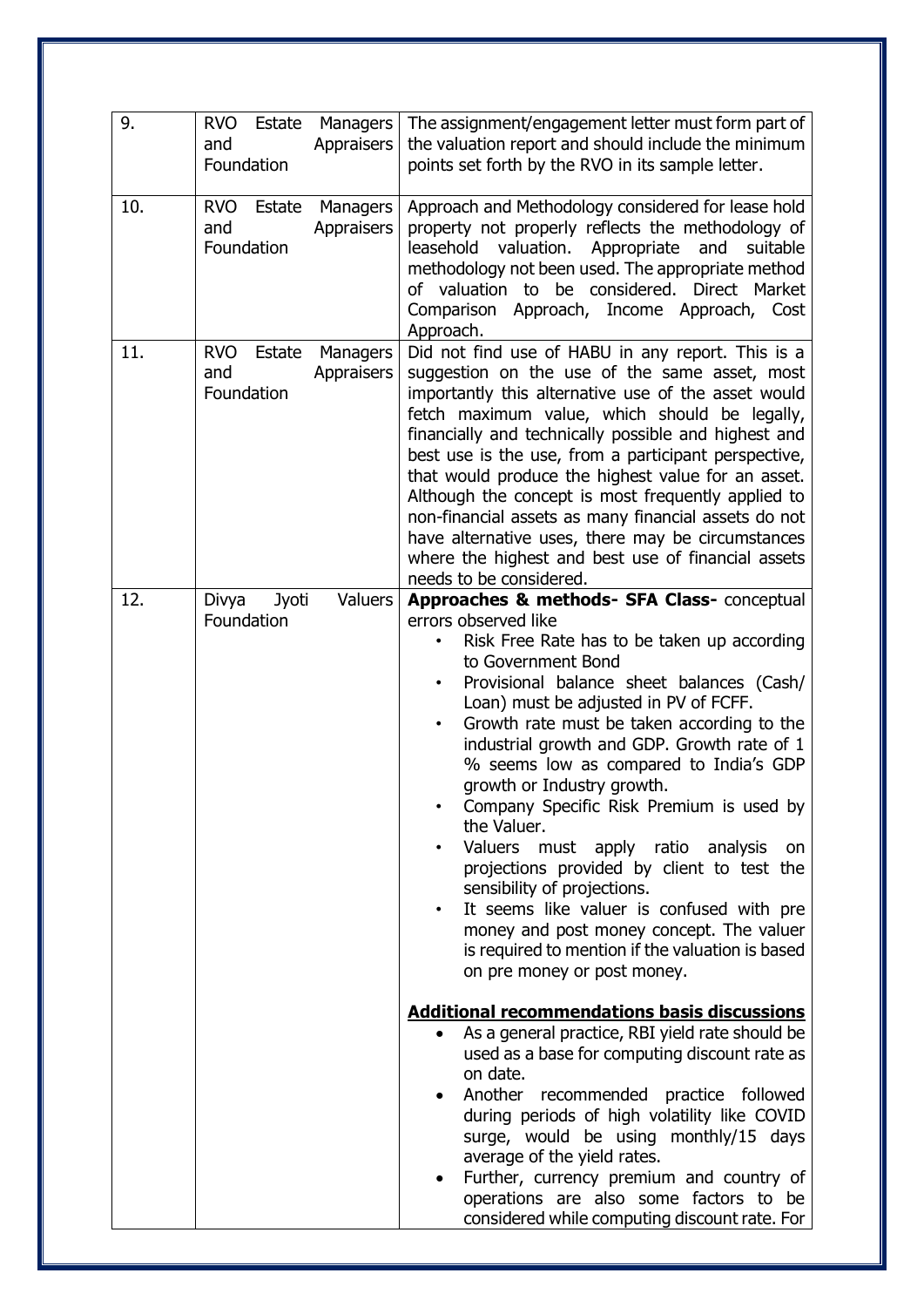|     |                                                | instance, for an export-oriented company, the<br>currency of country of operations and the<br>volatility may be factored in to arrive at the<br>discount rates as on date.                                                                                                                                                                                                                                                                                                                                                                                                                                                                                                                                                                                                                                                                                                                                                                           |
|-----|------------------------------------------------|------------------------------------------------------------------------------------------------------------------------------------------------------------------------------------------------------------------------------------------------------------------------------------------------------------------------------------------------------------------------------------------------------------------------------------------------------------------------------------------------------------------------------------------------------------------------------------------------------------------------------------------------------------------------------------------------------------------------------------------------------------------------------------------------------------------------------------------------------------------------------------------------------------------------------------------------------|
| 13. | Valuers<br>Divya<br>Jyoti<br>Foundation        | Approaches & methods- Land & Building Class-<br>Conceptual errors observed like<br>Only one line is written. No details or process<br>is mentioned. Detail explanation not there.<br>Reason of the same is also required.<br>Loading of 3% but why was this done is not<br>$\bullet$<br>made clear. If any change is there, it has to<br>have a logic as per the IVS.<br>As per the expert of L&B, the model must<br>accompany with proper explanation and the<br>model must be explained in detail so that the<br>user of report must keep rely on the<br>calculations done.                                                                                                                                                                                                                                                                                                                                                                        |
| 14. | Divya<br>Jyoti<br><b>Valuers</b><br>Foundation | Rf, Rm, Beta, Growth must be appropriate. The<br>selections must come from Govt Bond yield, industry<br>norms, peer companies or GDP and proper<br>explanation in using the factors must be mentioned.                                                                                                                                                                                                                                                                                                                                                                                                                                                                                                                                                                                                                                                                                                                                               |
| 15. | IOV Registered Valuers<br>Foundation           | For Land & Building: Following were found to<br>be missing and should ideally form part of the<br>report<br>evidence<br>1. No<br>of market<br>survey/sale<br>comparisons was found<br>2. Disclosure of other experts not forming part<br>of reports explicitly.<br>3. Compliance with valuation standards not<br>mentioned specifically<br>4. Reasons to justify extent of liquidation<br>discount applied not recorded.<br>5. Title deeds of properties not verified at<br>Registrar's office.<br>6. The RV has endeavored to visually identify the<br>land boundaries and dimensions. A RV,<br>however, is not a surveyor and thus where<br>there is a doubt about the precise position of<br>the structures, it is recommended that a<br>licensed Surveyor be contacted.<br>7. The sale of the subject property is assumed<br>to be on cash basis. Financial arrangement<br>costs would affect the price of the property, if<br>placed in market. |
| 16. | IOV Registered Valuers<br>Foundation           | <b>Land &amp; Building:</b> Following were found to be<br>missing and should ideally form part of the report<br>1. Reports found non-compliant with IVS 101,<br>102, 103, 104, 105<br>2. Reports have followed general formats<br>Justification<br>for adoption/rejection of a<br>3.<br>valuation approach not properly documented.<br>4. Remarks given need to be more precisely and<br>accurately worded.                                                                                                                                                                                                                                                                                                                                                                                                                                                                                                                                          |